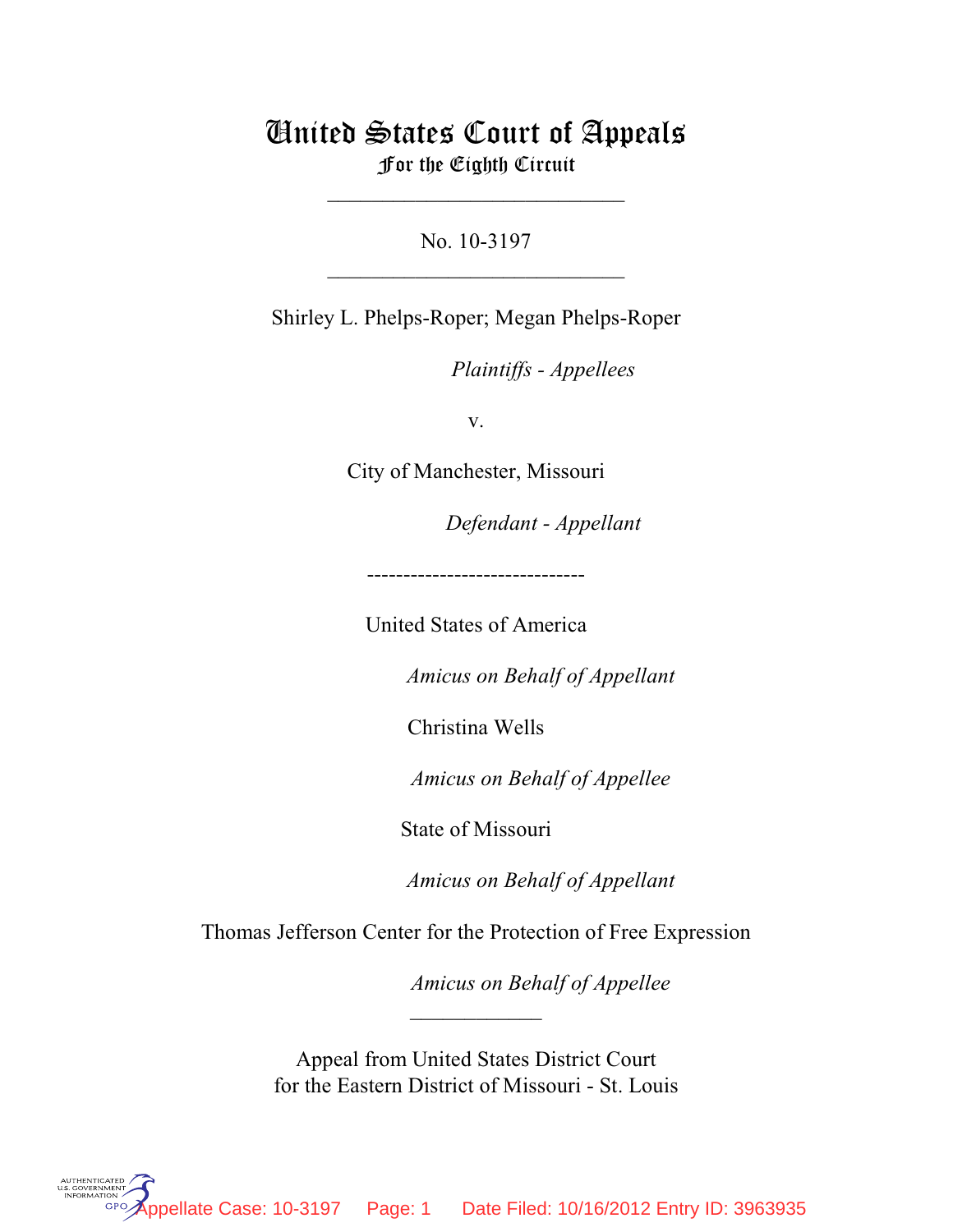Submitted: January 9, 2012 Filed: October 16, 2012

 $\overline{\phantom{a}}$  , where  $\overline{\phantom{a}}$ 

 $\frac{1}{2}$ 

Before RILEY, Chief Judge, WOLLMAN, LOKEN, MURPHY, BYE, MELLOY, SMITH, COLLOTON, GRUENDER, BENTON, and SHEPHERD, Circuit Judges, En Banc.

 $\overline{\phantom{a}}$  , where  $\overline{\phantom{a}}$ 

MURPHY, Circuit Judge.

Shirley and Megan Phelps-Roper brought this First Amendment facial challenge to an ordinance adopted by the city of Manchester to regulate the time and place of picketing at funerals and burials. Relying in part on Phelps-Roper v. Nixon, 545 F.3d 685 (8th Cir. 2008), cert. denied, 129 S. Ct. 2865 (2009), the district court ruled that each version of the Manchester ordinance violated the First Amendment, enjoined its enforcement, and awarded nominal damages. After a panel of this court affirmed, we granted Manchester's petition for rehearing en banc and vacated the panel opinion. Now concluding that the final version of the city's ordinance is a legitimate time, place, and manner regulation consistent with the First Amendment, we reverse, vacate the district court's injunction, and remand for entry of judgment in favor of Manchester.

I.

Shirley and Megan Phelps-Roper are members of the Westboro Baptist Church who assert that God punishes America by deaths of its citizens for tolerating homosexuality. The Phelps-Ropers picket at funerals and other public places to express their beliefs. Affidavits submitted by them in this case state they "use an available public platform to publicize [their] religious message." They have been seen displaying signs at funerals of fallen soldiers with messages such as "God Hates Fags," "Thank God for Dead Soldiers," and "Thank God for 9/11." See Phelps-Roper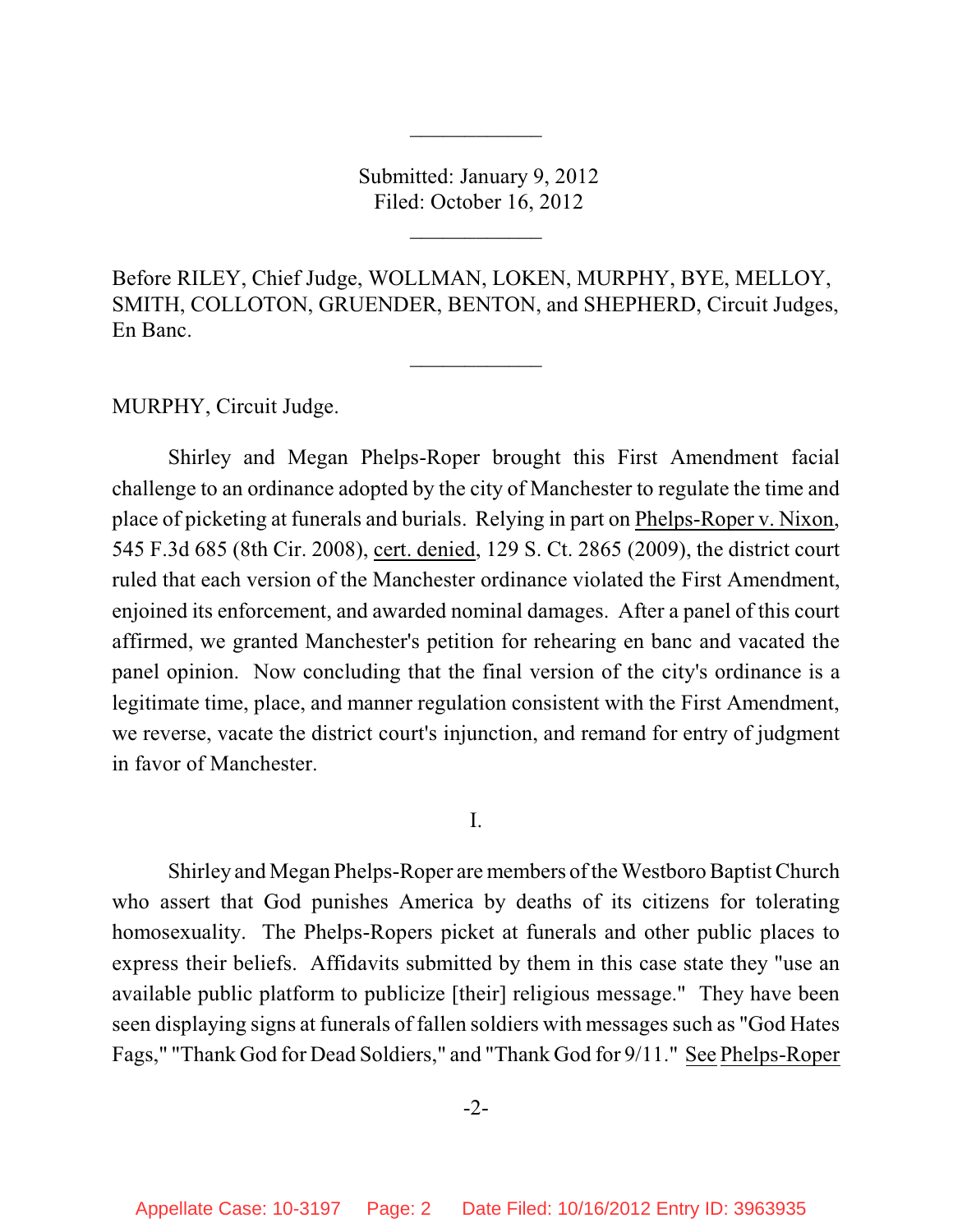# v. Strickland, 539 F.3d 356, 359 (6th Cir. 2008); see also Snyder v. Phelps, 131 S. Ct. 1207, 1213 (2011).

Manchester, a city in St. Louis County, Missouri with approximately 19,000 residents, adopted an ordinance in 2007 designed to limit the time and place of picketing and "other protest activities" around funerals or burials. Manchester, Mo., Code § 210.264. It has been amended twice, and its first sentence declares that "[e]very citizen may freely speak, write and publish the person's sentiments on all subjects, being responsible for the abuse of the right . . . ." The full text is included in the appendix at the end of this opinion. In its briefing Manchester states that the "driving force behind [the] ordinance is the need to protect the dignity that is inherent in funerals in our society, a dignity which inures to the physical and psychological benefit of the family of the deceased."

Manchester's amended ordinance sets certain time and place restrictions in connection with funerals and burials. Picketing and "other protest activities" are barred within 300 feet of any funeral or burial site during or within one hour before or one hour after the conducting of a funeral or burial service at that place. Manchester defines "other protest activities" as "any action that is disruptive or undertaken to disrupt or disturb a funeral or burial service." As amended, the ordinance does not restrict picketing or protesting funeral processions. A violation of the ordinance can result in a fine of no more than \$1,000 and/or up to three months imprisonment. Manchester, Mo., Code § 100.100(A). Under Manchester's code three violations can result in a mandatory fine of at least \$500 and imprisonment of at least five days. Id.

The constitutionality of the state of Missouri's funeral protest statute was considered by a panel of our court in Nixon, 545 F.3d at 688. On her appeal from the denial of a preliminary injunction, the panel concluded that Shirley Phelps-Roper could likely show that the statute violated the First Amendment. Id. at 694. Relying on Frisby v. Schultz, 487 U.S. 474, 484 (1988), and Olmer v. City of Lincoln, 192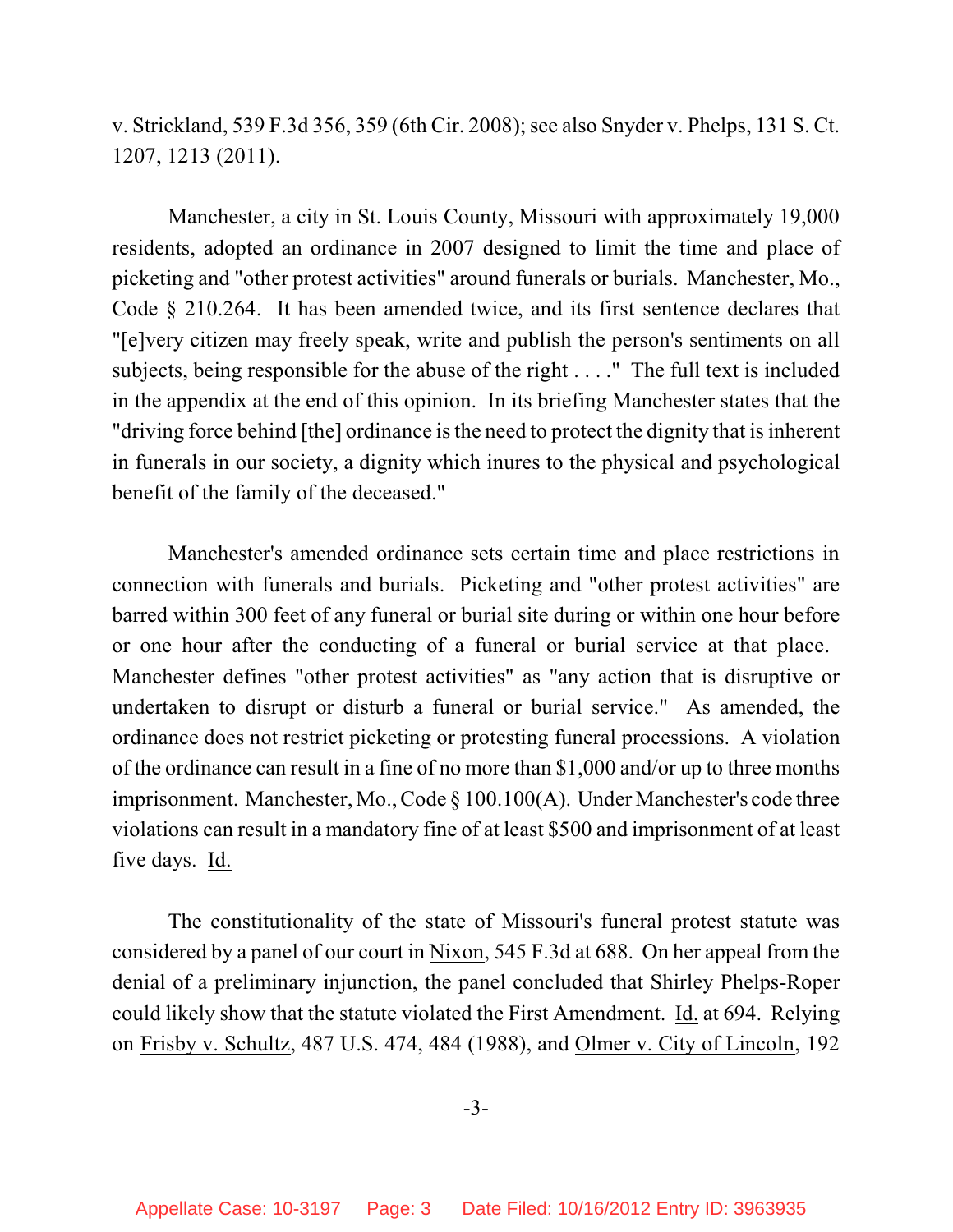F.3d 1176, 1182 (8th Cir. 1999), the Nixon panel concluded that the government interest in protecting individuals from unwanted speech would not extend beyond the home. Nixon, 545 F.3d at 692. It also decided that Missouri's statute likely was not narrowly tailored nor did it likewise provide "ample alternative channels" for communication, citing Kirkeby v. Furness, 92 F.3d 655, 662 (8th Cir. 1996). Nixon, 545 F.3d at 693–94. Because Missouri's statute appeared to be an impermissible time, place, and manner restriction in violation of the First Amendment, the panel reversed the denial of injunctive relief. Id. at 692–94.

Megan and Shirley Phelps-Roper filed this action against the city of Manchester in 2009. Relying on Nixon, they assert that the First Amendment protects their right to display their messages at the time and place of their choosing. Although the Phelps-Ropers have never gone to Manchester to picket at a funeral or burial, they seek a permanent injunction preventing enforcement of the ordinance as well as nominal damages. Shirley Phelps-Roper also sued seven other Missouri municipalities with funeral protest ordinances; each of those cases was dismissed after the ordinances were repealed. Manchester chose to amend its ordinance.

The district court granted summary judgment to the Phelps-Ropers. It concluded that they had standing to challenge the city's current ordinance and that their opposition to its earlier versions was not moot. The court decided that the ordinance is content based and therefore presumptively invalid, but would also be unconstitutional if subject to intermediate scrutiny. Citing Nixon, the district court concluded the ordinance was constitutionally flawed because it was not narrowly tailored to advance a significant governmental interest or to allow for ample alternative channels for communication. Each version of the ordinance was held unconstitutional under the First and Fourteenth Amendments, and the amended version was permanently enjoined. The Phelps-Ropers were also awarded nominal damages. Manchester appealed.

A panel of this court affirmed. Phelps-Roper v. City of Manchester, 658 F.3d 813, 817 (8th Cir. 2011). It held that the district court erred by concluding that the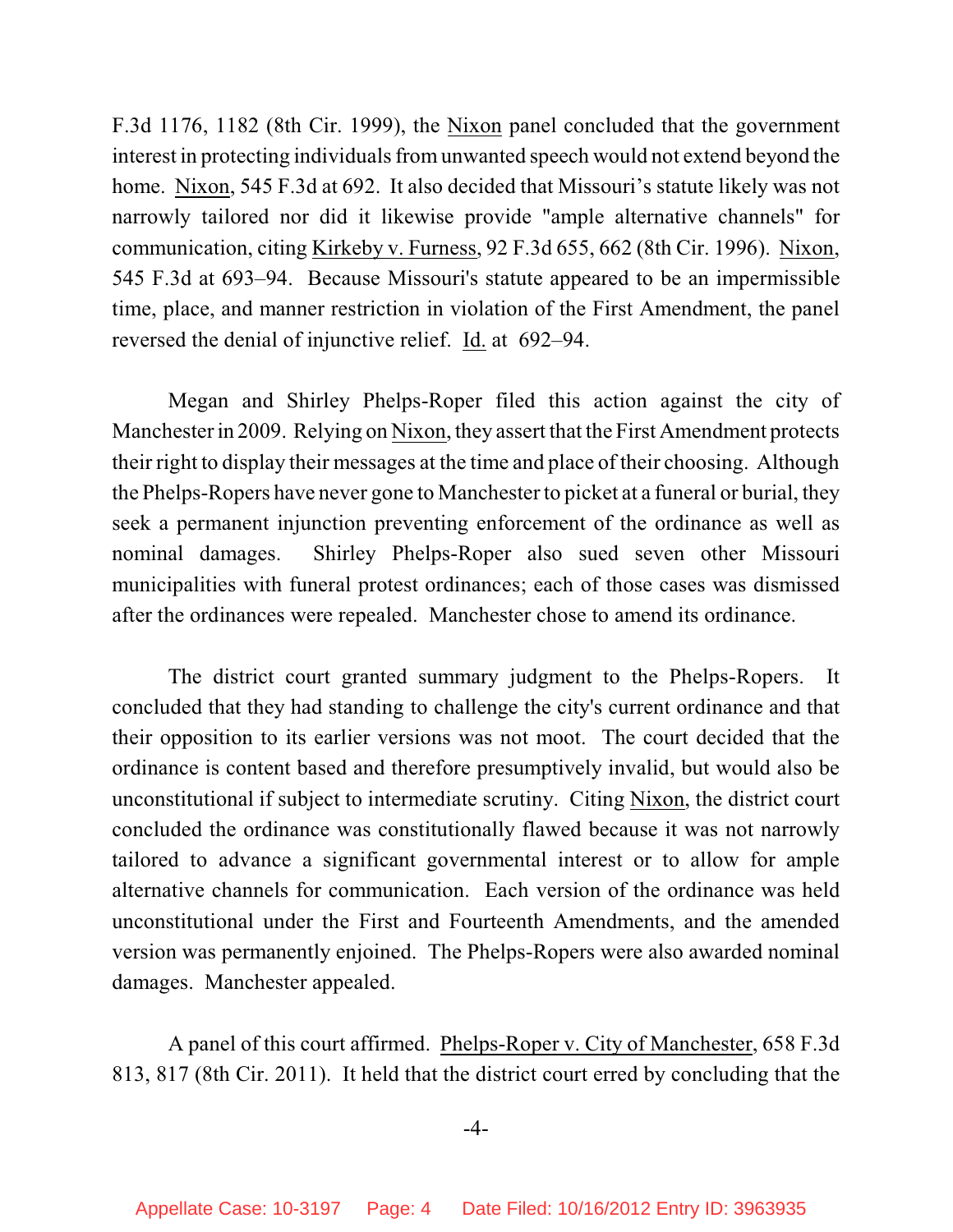Manchester ordinance is a content based regulation because it does not favor some topics or viewpoints over others. The panel agreed however that an injunction was required under Nixon, which had adopted Olmer's conclusion that the government has no significant interest in protecting unwilling listeners outside the residential context. The Phelps-Roper challenges to the earlier versions of the ordinance were held to be moot.

Manchester petitioned for rehearing en banc, arguing that its interest in protecting the peace and privacy of persons making final farewells to loved ones at a funeral or burial outweighed the Phelps-Ropers' asserted right to picket whenever and wherever they choose. It submits that the Supreme Court indicated in Snyder, 131 S. Ct. at 1218, that a government may impose reasonable time, place, and manner restrictions on funeral protests and that it has done exactly that. We granted its petition for rehearing en banc and vacated the prior panel opinion pending our decision here.

Manchester contends that its ordinance does not offend the First Amendment because it protects the rights of funeral attendees to mourn in peace and privacy for a limited time and in a limited space. It points out that the ordinance is not directed at the content of a protestor's speech or at the manner of its delivery. Its restrictions are narrow, for anyone may speak in the city at all other times and places. Picketers are not barred from the vicinity of funerals or burials; funeral attendees could likely see or hear picketers or protesters from 300 feet. Moreover, the amended ordinance no longer restricts funeral processions and now comes completely within a decision of the Sixth Circuit Court of Appeals upholding Ohio's funeral protest statute. See Strickland, 539 F.3d at 373. Only the immediate site of a funeral or burial is affected by the ordinance, and its restrictions are limited to the actual ceremony and to one hour before and after it.

On their facial challenge the Phelps-Ropers argue that Manchester's ordinance impermissibly suppresses their right to picket, engage in other protest activities, and express their religious beliefs close to a funeral or burial service at the time of their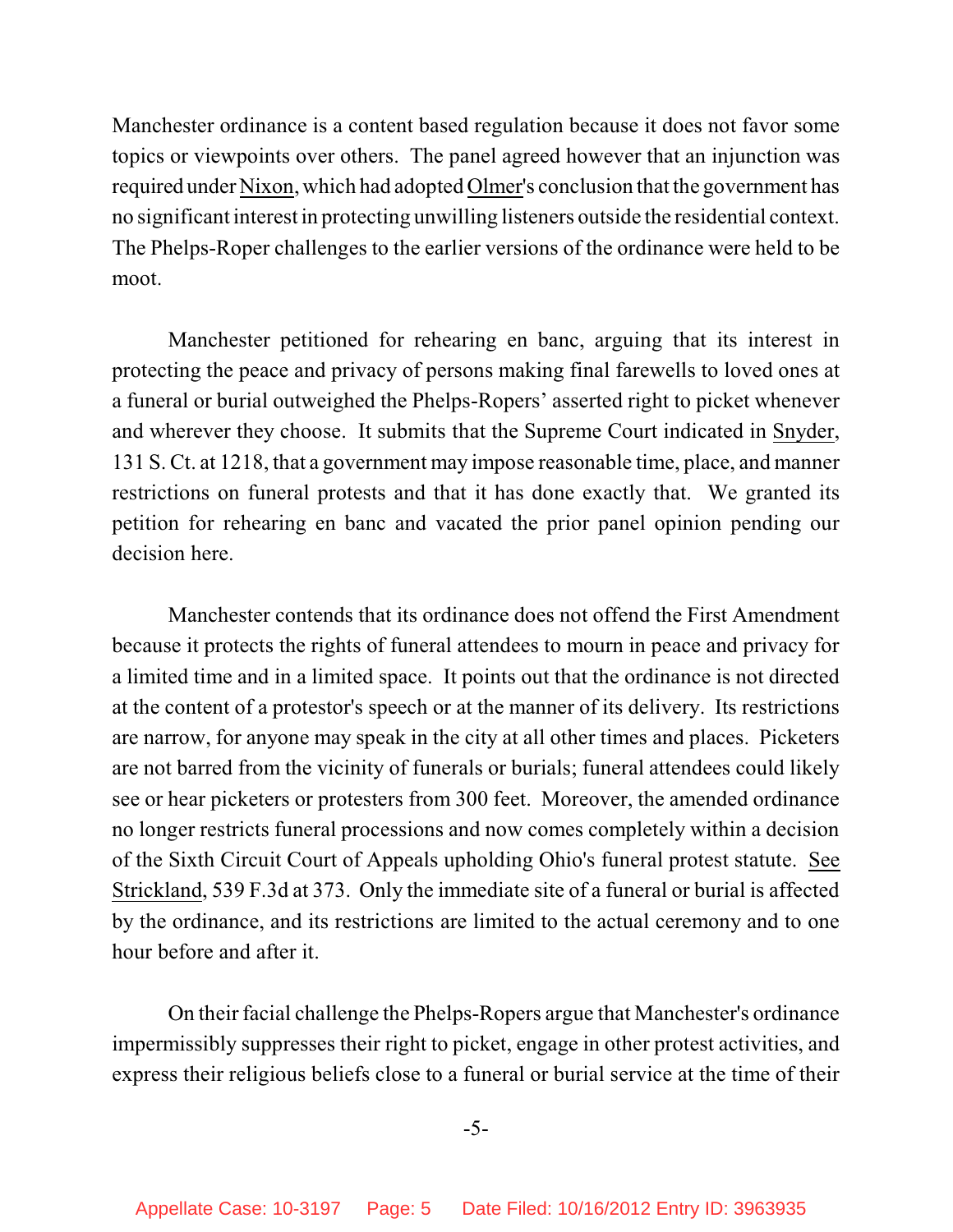choosing. They assert that the First Amendment issues in this case were correctly decided in Nixon. According to Shirley Phelps-Roper, church members abandoned plans to picket at two funerals in or about Manchester because of the ordinance and have not considered picketing there since.

The lack of any actual picketing by the Phelps-Ropers in Manchester limits the record before the court. They have not shown when or where in the city they might want to make their messages visible to funeral attendees or what their signs would say. "Facial challenges are disfavored" because they "often rest on speculation. . . . [and] raise the risk of 'premature interpretation of statutes on the basis of factually barebones records.'" Wash. State Grange v. Wash. State Republican Party et al., 552 U.S. 442, 450 (2008) (citing Sabri v. United States, 541 U.S. 600, 609 (2004)). To succeed challengers would have to establish "'that no set of circumstances exists under which [the ordinance] would be valid,'" United States v. Stevens, 130 S. Ct. 1577, 1587 (2010) (citing United States v. Salerno, 481 U.S. 739, 745 (1987)), or "that the statute lacks any 'plainly legitimate sweep.'" Id. (citation omitted). An ordinance may also be invalidated on a facial First Amendment challenge as overbroad if "a substantial number of its applications are unconstitutional, judged in relation to [its] plainly legitimate sweep." Id. (citation omitted). First Amendment issues require a "case-by-case analysis of the fact[s]," and they are missing in this facial challenge of Manchester's ordinance. Broadrick et al. v. Okla. et al., 413 U.S. 601, 615–16 (1973).

We need not speculate here as to any "[p]articular hypothetical applications of the ordinance," Frisby, 487 U.S. at 488, for the issues before the court require a focus on the content of Manchester's amended ordinance and the question of whether the city has enacted a constitutional regulation restricting picketing and other protest activities for the purpose of protecting the peace and privacy of mourners attending a funeral or burial service in the city. Such activities must occur at least 300 feet from that location during the ceremony and for one hour before and after it.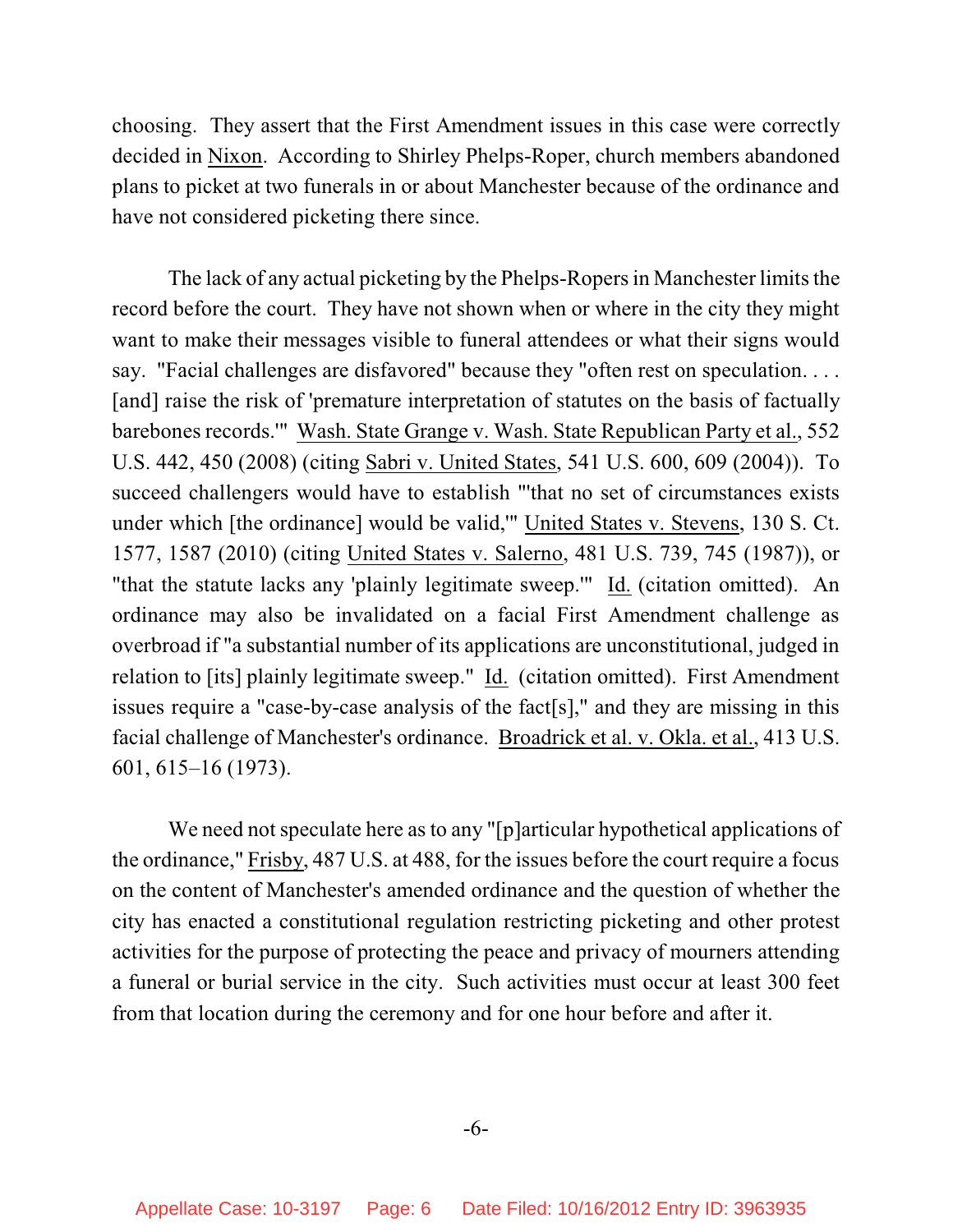#### A.

The First Amendment provides that the government "shall make no law respecting an establishment of religion, or prohibiting the free exercise thereof; or abridging the freedom of speech, or of the press; or the right of the people peaceably to assemble, and to petition the Government for redress of grievances." It has long been made applicable to the states, Gitlow v. New York, 268 U.S. 652, 666 (1925), and its protections are at the core of our democratic society. They include the ability to petition the government, to follow one's own religious beliefs, and to associate with others. See Boy Scouts of Am. v. Dale, 530 U.S. 640, 647 (2000); Wallace v. Jaffree, 472 U.S. 38, 48–49 (1985). Picketing is expressive conduct "within the protection of the First Amendment," Police Dep't of Chicago v. Mosley, 408 U.S. 92, 99 (1972), and our nation has a "profound national commitment to the principle that debate on public issues should be uninhibited, robust, and wide-open." N.Y. Times Co. v. Sullivan, 376 U.S. 254, 270 (1964).

 Although citizens have a "right to attempt to persuade others to change their views" which "may not be curtailed simply because the speaker's message may be offensive to his audience," Hill v. Colorado, 530 U.S. 703, 716 (2000), that right is not absolute. The government may restrict disruptive and unwelcome speech to protect unwilling listeners when there are other important interests at stake. See Erznoznik v. City of Jacksonville, 422 U.S. 205, 208–09 (1975), and cases cited there. Where there are competing interests and values, courts must find an "acceptable balance between the constitutionally protected rights of law-abiding speakers and the interests of unwilling listeners." Hill, 530 U.S. at 714; see Kovacs v. Cooper, 336 U.S. 77, 88 (1949).

The constitutionality of an ordinance regulating the exercise of protected speech in a public forum depends in large part on whether it is content based, R.A.V. v. City of St. Paul, 505 U.S. 377, 383–84 (1992), or content neutral, Frisby, 487 U.S.

-7-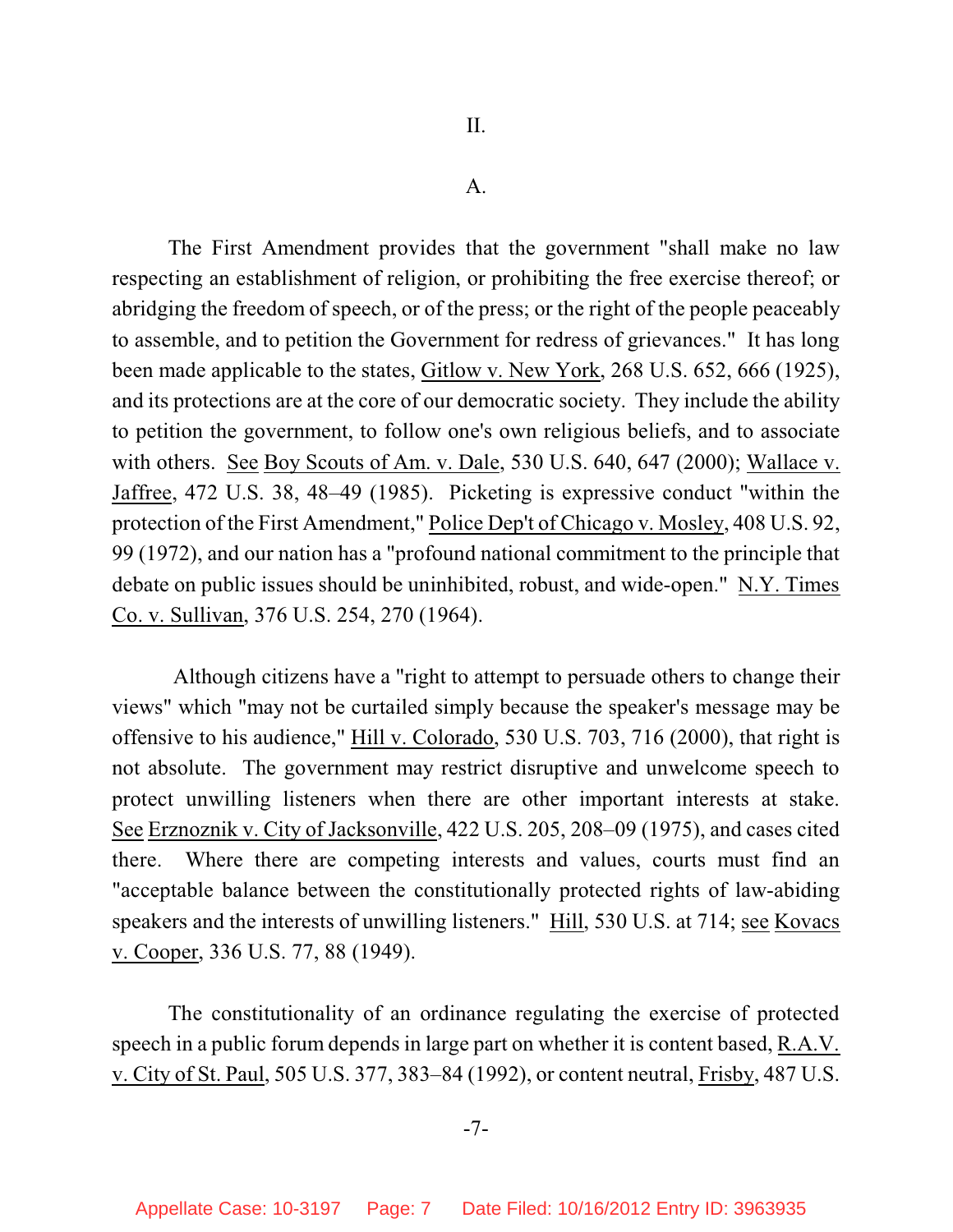at 481. Content based regulations, such as those which "impose special prohibitions on those speakers who express views on disfavored subjects," R.A.V., 505 U.S. at 391, are "presumptively invalid," id. at 382, are subject to the most exacting scrutiny, and must be narrowly tailored to serve a compelling government interest. Turner Broad. Sys., Inc. v. F.C.C., 512 U.S. 622, 642–53 (1994). Content neutral time, place, or manner regulations by contrast are tested by intermediate scrutiny. Id. at 642. They must be "narrowly tailored to serve a significant governmental interest" and allow for "ample alternative channels for communication." Ward v. Rock Against Racism, 491 U.S. 781, 791 (1989) (citation omitted).

## B.

Manchester objects that the Phelps-Ropers lack standing to challenge the final form of its ordinance and that their objections to the earlier versions are moot. We review justiciability questions de novo. St. Paul Area Chamber of Commerce v. Gaertner, 439 F.3d 481, 484 (8th Cir. 2006). To establish standing, plaintiffs "must allege personal injury fairly traceable to the defendant's allegedly unlawful conduct and likely to be redressed by the requested relief." Allen v. Wright, 468 U.S. 737, 751 (1984). There must be "a realistic danger of sustaining a direct injury as a result of [a law's] operation or enforcement." Babbitt v. United Farm Workers Nat'l Union, 442 U.S. 289, 298 (1979). Mootness is akin to the doctrine of standing because the "requisite personal interest that must exist at the commencement of the litigation (standing) must continue throughout its existence (mootness)." McCarthy v. Ozark Sch. Dist., 359 F.3d 1029, 1035 (8th Cir. 2004) (citations omitted). When a law has been amended or repealed, actions seeking declaratory or injunctive relief for earlier versions are generally moot unless the problems are "capable of repetition yet evad[ing] review." Id. at 1036 (citation omitted).

The district court concluded that the Phelps-Ropers had standing to challenge the current ordinance since it was "aimed . . . directly" at members of their church, "prohibits exactly the funeral picketing in which plaintiffs regularly engage," and Manchester had not "disavowed any intent to enforce" it. The court also decided that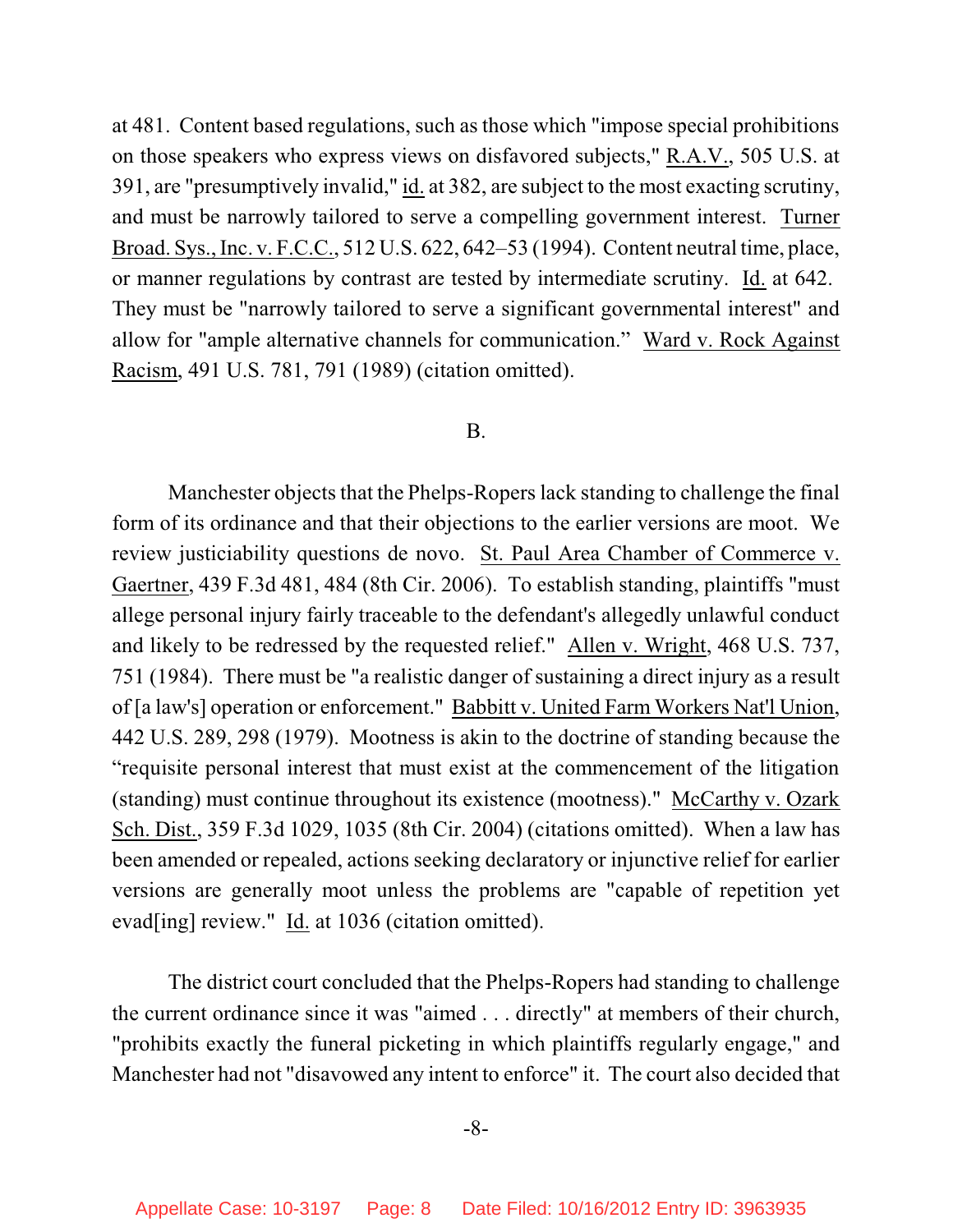the challenges to the two earlier versions of the ordinance were not moot because Manchester could reenact them at a future date. The Phelps-Ropers argue in addition that their requests for nominal damages will prevent any mootness determination in this case.

The district court did not err in concluding that the chill alleged by the Phelps-Ropers from the current version of the ordinance is objectively reasonable in that they are "not without some reason in fearing prosecution" under it. Babbitt, 442 U.S. at 302. Manchester's ordinance addresses their preferred manner of protest. The Phelps-Ropers may have an objective fear of prosecution since the city has not disavowed its intention to enforce it. See St. Paul Area Chamber of Commerce, 439 F.3d at 487. While they have never tested Manchester's ordinance, they claim they have made unidentified "changes to their operations" because of it. See id. (citation omitted).

The Phelps-Roper challenges to the two earlier versions of the ordinance are moot. The record does not support a reasonable expectation that Manchester will reenact the earlier versions because the current ordinance was purposefully amended to correspond with the Sixth Circuit's considered judgment in this emerging area of constitutional law. See Strickland, 539 F.3d at 373. The Phelps-Ropers have shown that they likely are capable of challenging any further change to the present ordinance. They have filed at least seven other lawsuits against Missouri municipalities with funeral protest laws. Their request for nominal damages does not give them standing to challenge the first two versions of the ordinance because they cannot revive an otherwise moot claim against "a regime no longer in existence." Morrison v. Bd. of Educ., 521 F.3d 602, 611 (6th Cir. 2008). We conclude that the only justiciable question before the court is whether Manchester's current ordinance is a constitutionally permissible regulation of speech.

C.

Whether exacting or intermediate scrutiny should be applied to review Manchester's amended ordinance depends on whether it is a content based or content

-9-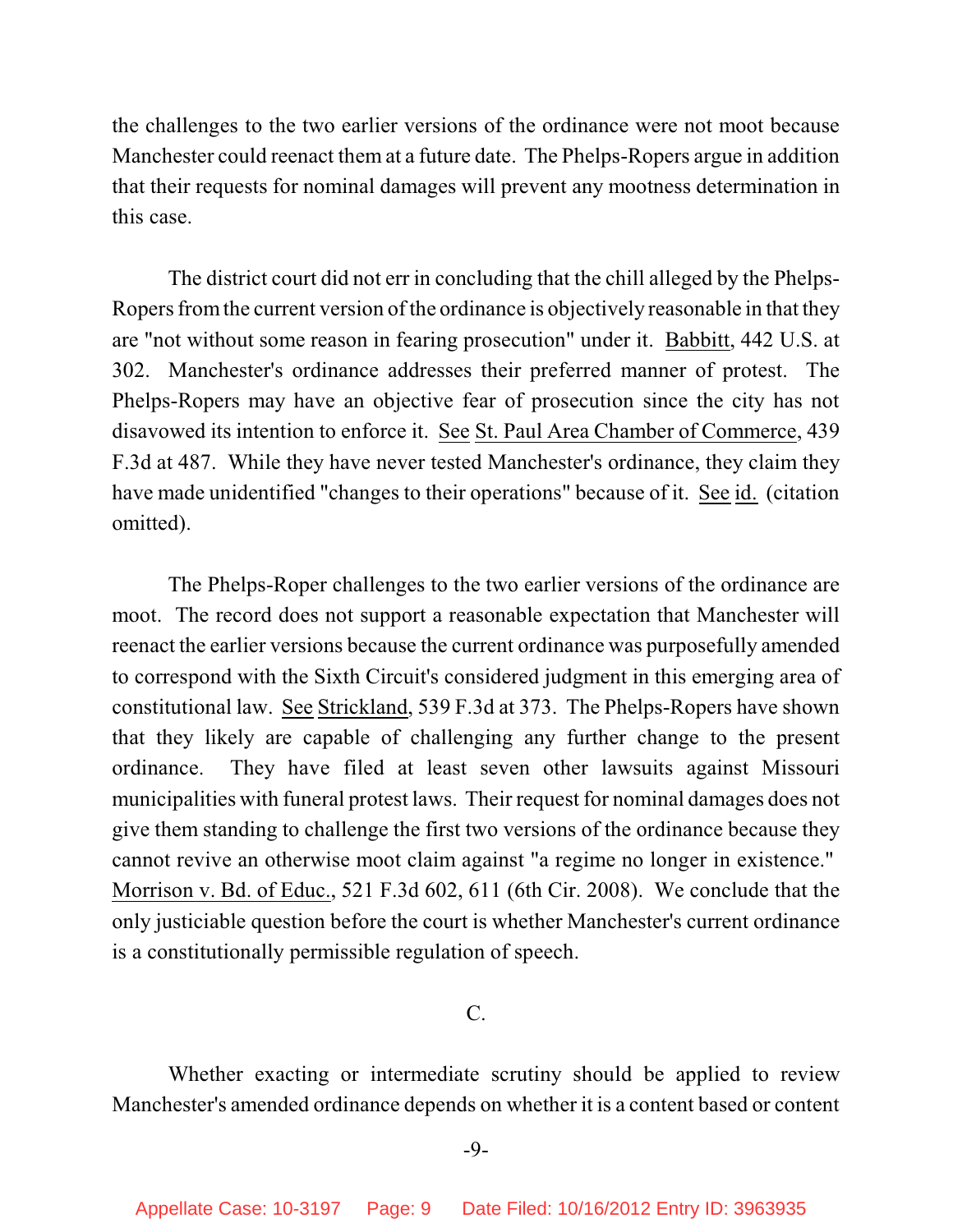neutral regulation. See Turner, 512 U.S. at 642. The district court speculated that the ordinance would permit "an abortion protest within 300 feet . . . that is loud enough to disturb a funeral but is not undertaken with that goal in mind" and is therefore content based. Manchester responds that its ordinance is content neutral because it applies to all picketing or other protest activities disruptive of funerals or burials regardless of the content of the message conveyed. The Phelps-Ropers contend that the ordinance is content based because their protests prompted its passage and because its description of "other protest activities" indicates it would not be enforced unless speech was undertaken with the intent to "disrupt or disturb a funeral or burial service."

The Supreme Court has addressed the question of whether a statute is content neutral many times. In Hill, 530 U.S. at 707, for example, the Court examined a Colorado statute which prohibited certain contacts within 100 feet of the entrance to any health care facility. It prohibited nonconsensual approaches within 8 feet of another person "for the purpose of passing a leaflet or handbill to, displaying a sign to, or engaging in oral protest, education, or counseling with such other person . . . ." Id. (citation omitted). The statute was content neutral because it did not regulate speech, but rather "the places where some speech may occur." Id. at 719. Its "restrictions appl[ied] equally to all demonstrators, regardless of viewpoint, and the statutory language ma[de] no reference to the content of the speech." Id. (citation omitted). Moreover, "the State's interests in protecting access and privacy, and providing the police with clear guidelines, [were] unrelated to the content of the demonstrators' speech." Id. at 719–20.

The Sixth Circuit relied on Hill to conclude in Strickland that identical language to that in Manchester's amended ordinance was content neutral. 539 F.3d at 361. The Ohio statute was content neutral because it was only "a regulation of the places where some speech may occur," it "was not adopted because of disagreement with the message [the speech] conveys," and its asserted purpose was "unrelated to the content of [a funeral protestor's] speech." Id. (citing Hill, 530 U.S. at 719–20). That is also true of Manchester's amended ordinance. The Nixon panel decided that the state of Missouri's funeral protest statute was similarly content neutral even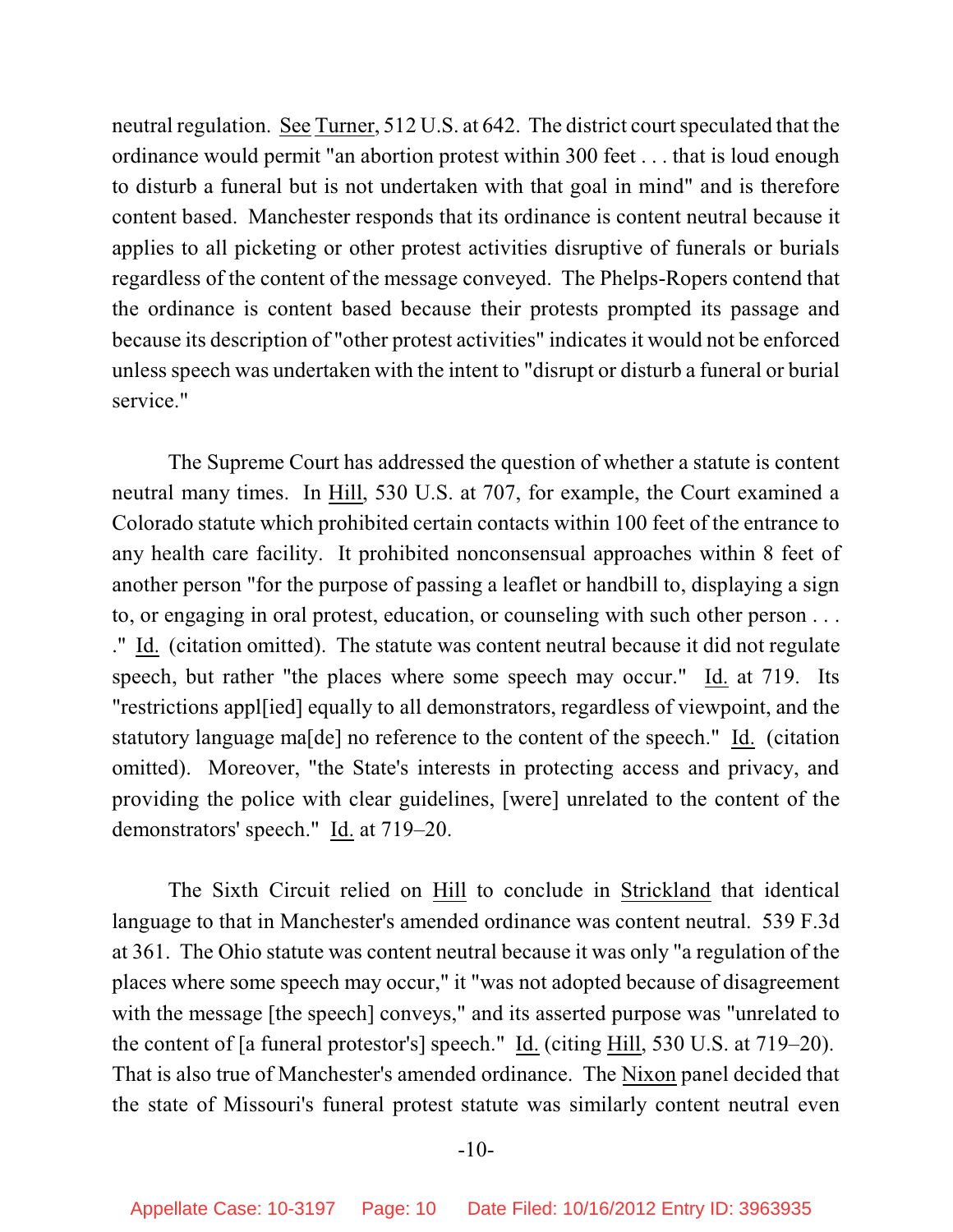though it targeted "funeral picketing and was enacted for the purpose of silencing [Shirley Phelps-Roper's] speech in particular." 545 F.3d at 691. As the panel emphasized there, the "plain meaning of the text controls, and the legislature's specific motivation for passing a law is not relevant, so long as the provision is neutral on its face." Id.

The district court's reliance on Carey v. Brown, 447 U.S. 455, 461–62 (1980), and R.A.V., 505 U.S. at 391, for its conclusion that the ordinance is content based was misplaced. The statute in Carey, 447 U.S. at 461–62, was content based because it excluded speech on labor issues from its ban on residential picketing. The ordinance in R.A.V., 505 U.S. at 386, was similarly content based because it proscribed certain fighting words while allowing other types of speech. Manchester's ordinance is different from those cases because it prohibits picketing and other protest activities without limitation as to its content. It is like the ordinance in Thorburn v. Austin, 231 F.3d 1114, 1117 (8th Cir. 2000), which was content neutral since it applied "equally to anyone engaged in focused picketing without regard to his message." See also Police Dep't of Chicago, 408 U.S. at 98–99.

Manchester's ordinance provides that every citizen "may freely speak, write and publish the person's sentiments on all subjects." (emphasis supplied). The Phelps-Ropers nevertheless suggest that it is content based because a court might have to look at the subject matter of protestors' speech to determine whether it was "undertaken to disrupt or disturb a funeral or burial service." As the Supreme Court has pointed out, however, some review of the content of speech may be necessary to determine if a speaker is actually engaged in "protest" as opposed to "pure social or random conversation." Hill, 530 U.S. at 721. Such a "cursory examination" does not transform an otherwise content neutral statute into a content based regulation. Id. at 722.

 We conclude that Manchester's ordinance is content neutral. A person may be regulated under the ordinance for disrupting or attempting to disrupt a funeral or burial service with speech concerning any topic or viewpoint. The ordinance makes "no reference to the content of the speech" and is only a "regulation of the places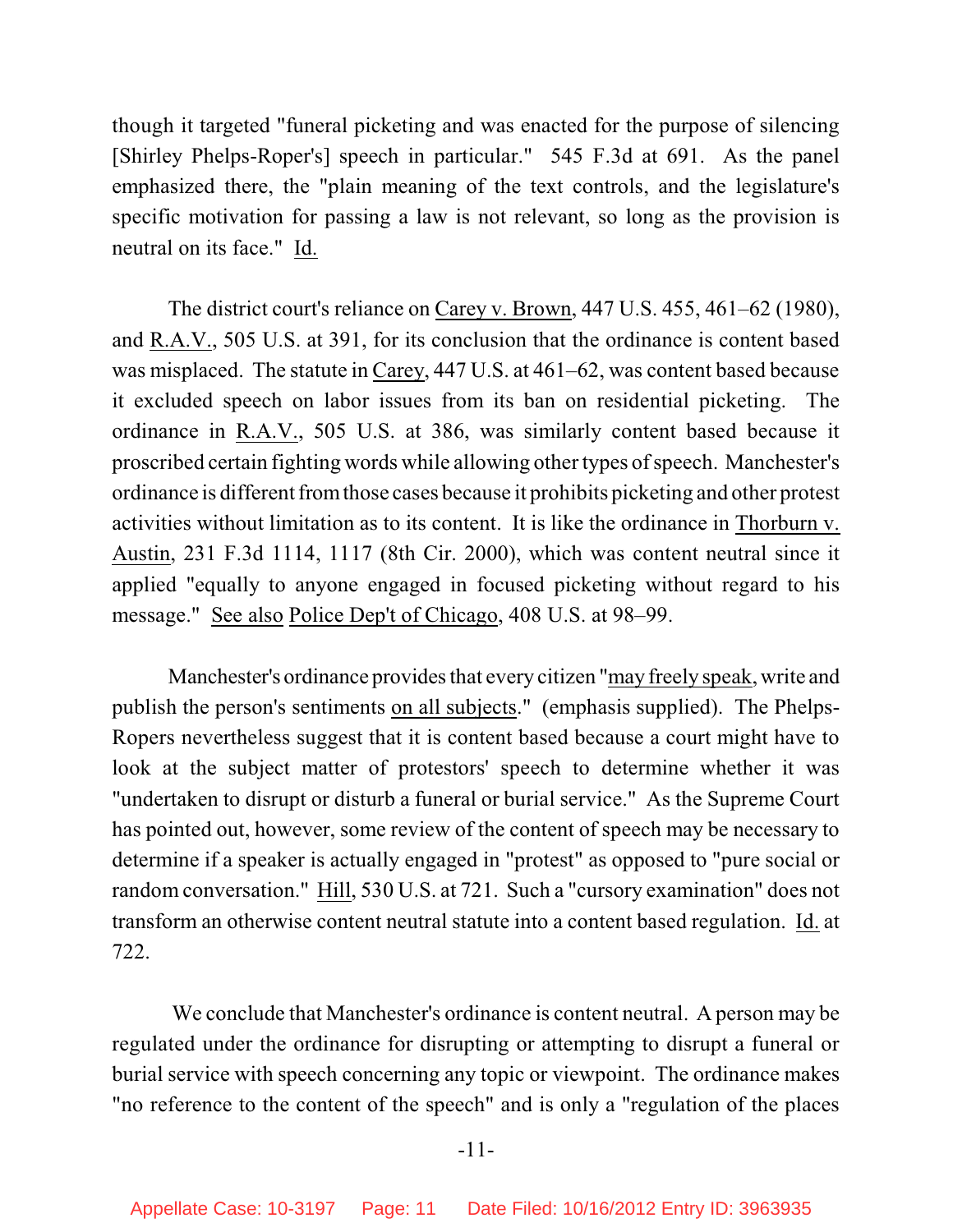where some speech may occur." Hill, 530 U.S. at 719–20. It simply limits when and where picketing and other protest activities may occur in relation to a funeral or burial service without regard for the speaker's viewpoint. We agree that the "asserted purpose for the [ordinance], the protection of . . . citizens from disruption during . . . a funeral or burial service," Strickland, 539 F.3d at 361, is unrelated to the content of the regulated speech.

For these reasons we conclude that Manchester's ordinance is content neutral and that intermediate scrutiny is the appropriate standard for examination of the First Amendment issues raised here. See Turner, 512 U.S. at 642.

## III.

The Phelps-Ropers contend that even if Manchester's ordinance is content neutral, it cannot survive intermediate scrutiny because it is not "narrowly tailored to serve a significant governmental interest" and does not allow for "ample alternative channels for communication." Ward, 491 U.S. at 791 (citation omitted). Citing Nixon, 545 F.3d at 692, the district court concluded that Manchester's ordinance was unconstitutional because the city could not show a significant interest in protecting funeral attendees from unwanted communication, the 300 foot buffer zone was "simply too large to be narrowly tailored," and the ordinance "places too great a restriction on public speech." Manchester argues that the district court erred, that its ordinance is closely modeled on the law upheld in Strickland, and that the intervening Supreme Court decision in Snyder requires reexamination of Nixon.

### A.

In Snyder v. Phelps, 131 S. Ct. 1207, 1213 (2011), the Supreme Court addressed whether the father of a deceased soldier could bring tort claims against the Phelps-Ropers' church for protesting near his son's funeral with signs containing messages such as "Thank God for Dead Soldiers," "God Hates Fags," "You're Going to Hell," and "God Hates You." While the church and its members were shielded from tort liability, the Court observed that the picketers had "addressed matters of

#### -12-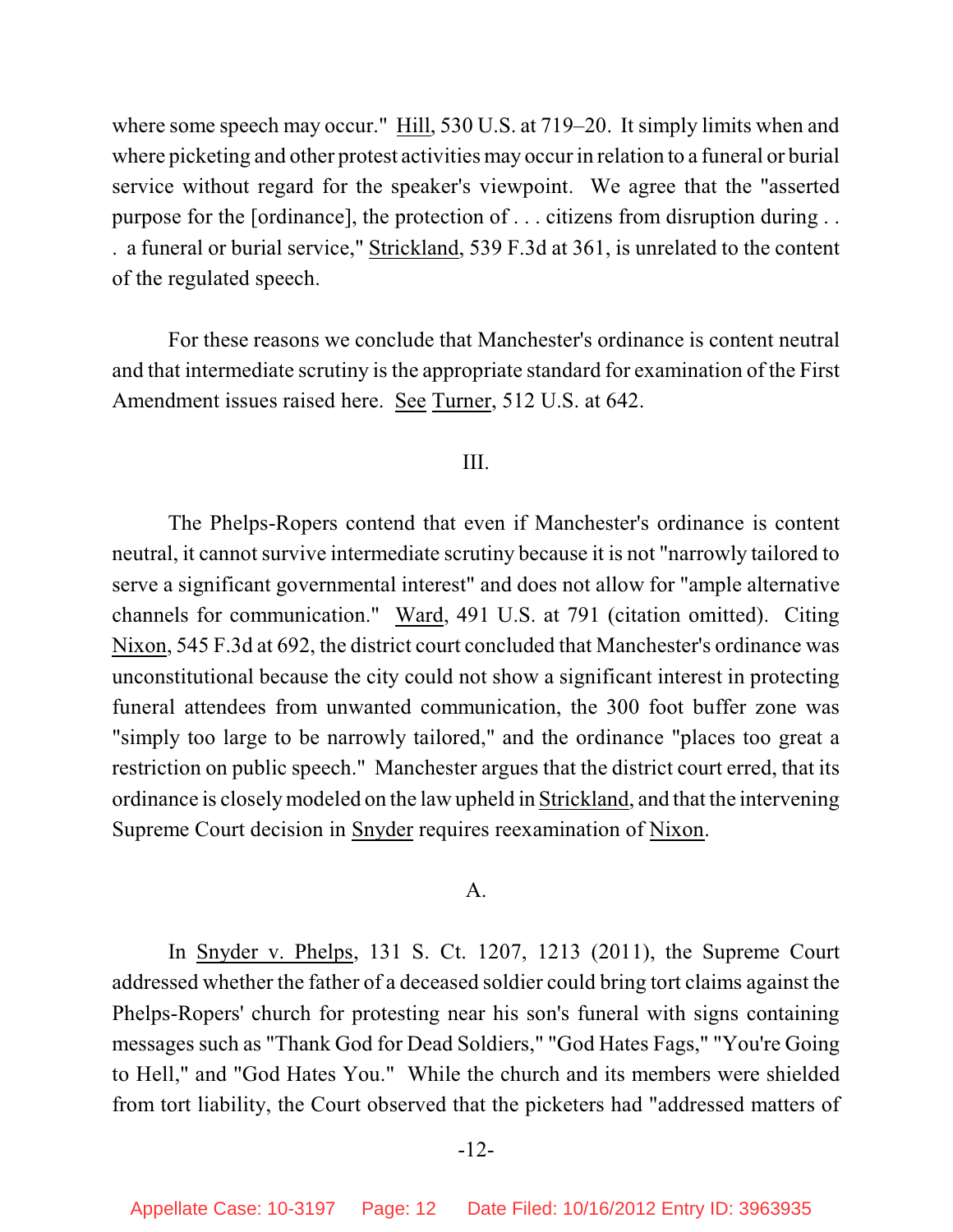public import on public property, in a peaceful manner, in full compliance with the guidance of local officials." Id. at 1220.

The speech could not "be restricted simply because [its message] is upsetting or arouses contempt." Id. at 1219. The church members were entitled to "special protection" under the First Amendment because the protest occurred "at a public place on a matter of public concern." Id. If there is "a bedrock principle underlying the First Amendment, it is that the government may not prohibit the expression of an idea simply because society finds the idea itself offensive or disagreeable." Id. (citing Texas v. Johnson, 491 U.S. 397, 414 (1989)). The Court also pointed out that church members had "fully complied with police guidance" in connection with the funeral and had stood "some 1,000 feet" away from the targeted audience. Id. at 1218. The church members had "stayed well away from the memorial service," the family of the decedent could see "no more than the tops of the signs when driving to the funeral," and "there [was] no indication that the picketing in any way interfered with the funeral service itself." Id. at 1220.

The issues presented in Snyder were more concrete than here, for the Phelps-Ropers have not picketed in Manchester or tested the enforcement of its ordinance. The facts were also quite different in Snyder, for there the church members protested approximately 1,000 feet from the funeral site and no burial or funeral protest regulation was in effect. Id. at 1213, 1218. Here, by contrast, Manchester's amended ordinance only limits picketing and other protest activities within 300 feet of a funeral or burial service while it is occurring and for one hour before and after. The Supreme Court stated that its holding in Snyder was "narrow." Id. at 1220. The Court acknowledged that the church's "choice of where and when to conduct its picketing is not beyond the Government's regulatory reach—it is 'subject to reasonable time, place, or manner restrictions' . . . ." Id. at 1218 (citation omitted). A challenge to a funeral protest law such as in the case before our court would thus raise "very different questions from the tort verdict at issue" in Snyder. Id.

Recently Congress enacted a new military funeral law providing a time, place, and manner restriction similar to Manchester's ordinance. Honoring America's

#### -13-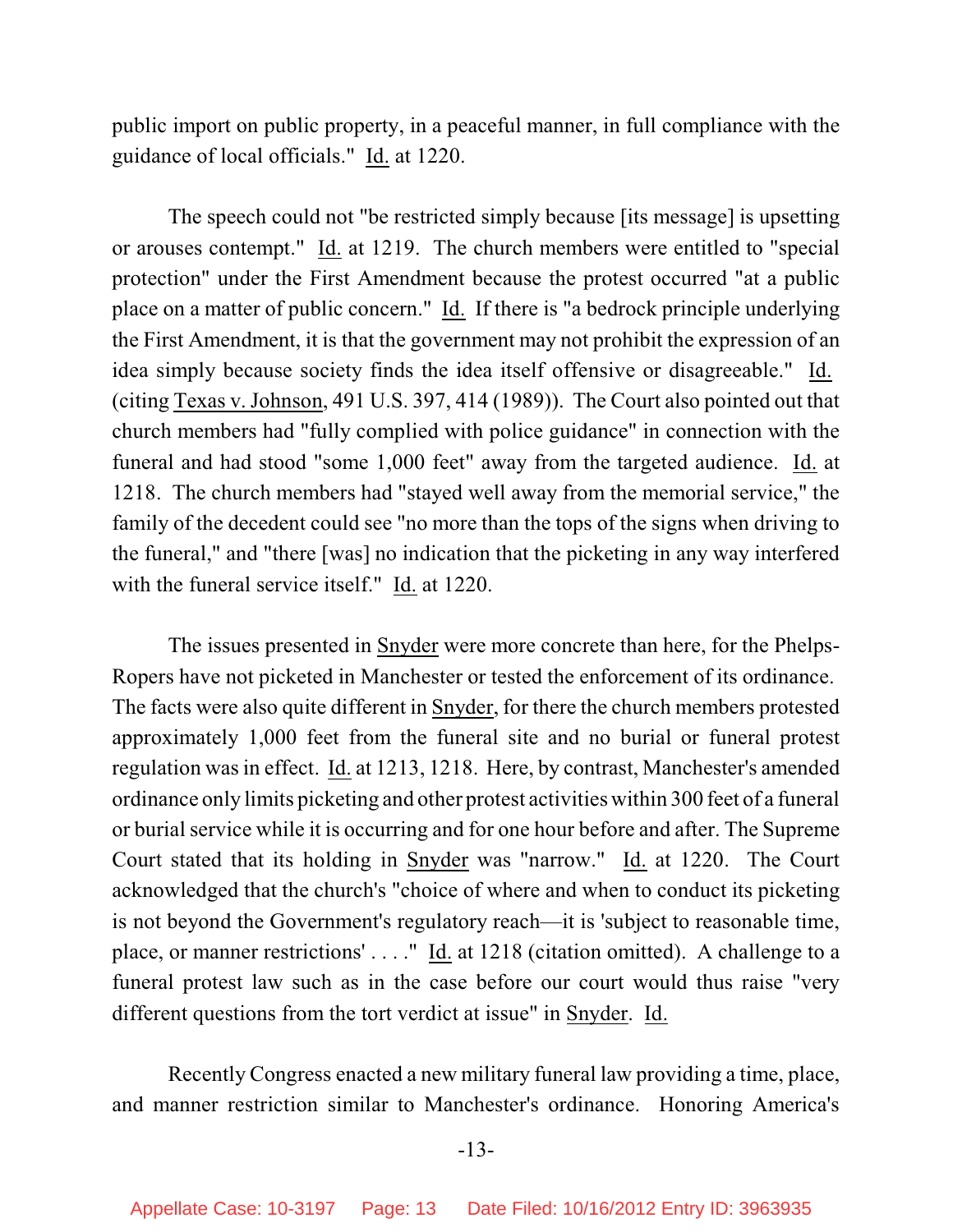Veterans and Caring for Camp Lejeune Families Act of 2012, Pub. L. 112-154, 126 Stat. 1165 § 601 (Aug. 6, 2012) (to be codified at 18 U.S.C. § 1388). That federal statute limits demonstrations near funerals of members or former members of the armed forces. Id. It is meant to "provide necessary and proper support for the . . . Armed Forces . . . by protecting the dignity of [their] service" and "the privacy of their immediate family members and other attendees during funeral services for such members." Id. Its restrictions prohibit a person within 300 feet of a funeral of a member or former member of the armed forces from "willfully making or assisting in the making of any noise or diversion . . . that disturbs or tends to disturb the peace or good order . . ." for two hours before and after the funeral. Id. It provides for criminal and civil penalties. Id. Its passage by unanimous vote indicates a congressional consensus surrounding the communal importance of funerals and the need to protect mourners at such a particularly vulnerable time in their lives.

#### B.

The question remains whether Manchester's ordinance is a legitimate and limited time, place, and manner restriction consistent with Snyder and other Supreme Court cases. Since Manchester's ordinance is a content neutral regulation, we begin by asking whether there exists a significant government interest in protecting the privacy of funeral attendees. See Ward, 491 U.S. at 791.

Nixon suggested that there was no such interest underlying the Missouri statute because the state's interest in protecting citizens from unwanted speech does not extend beyond the home. 545 F.3d at 691–92. In reaching that conclusion the panel cited Frisby, 487 U.S. 474, and relied on Olmer, 192 F.3d at 1182. The Supreme Court concluded in Frisby that there is a significant government interest in completely banning picketing "before or about" a residence to protect "the well-being, tranquility, and privacy of the home." 487 U.S. at 476, 484 (citations and quotations omitted). Since there "simply is no right to force speech into the home of an unwilling listener," the government could protect the privacy of a captive homeowner. Id. at 485. Subsequent to Frisby, however, the Supreme Court had decided Madsen v. Women's Health Center, Inc., 512 U.S. 753 (1994), a significant First Amendment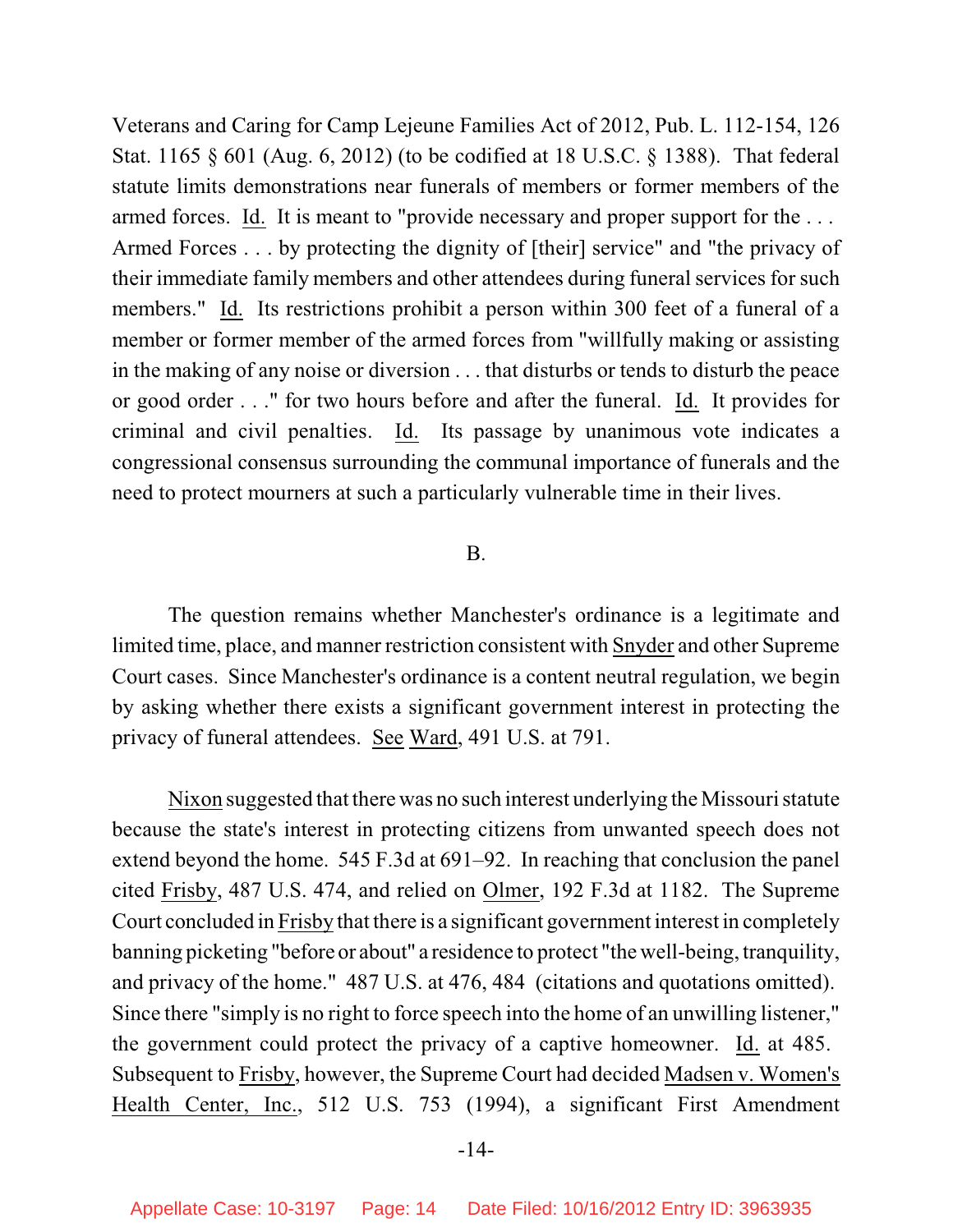decision which the Olmer court failed to consider. Olmer had relied on Frisby to conclude that "the home is different" and that "[a]llowing other locations, even churches, to claim the same level of constitutionally protected privacy would . . . permit government to prohibit too much speech and other communication." 192 F.3d at 1182.

In Madsen, 512 U.S. at 767–68, the Court had expanded the protected area beyond the home. There, the Court considered First Amendment challenges to an injunction prohibiting certain picketing and noise near clinic entrances and the homes of abortion providers. Id. at 759–61. Reasoning that the "[s]tate's strong interest in residential privacy . . . applied by analogy to medical privacy," the Court concluded in Madsen that the interests "in protecting a woman's freedom to seek lawful medical . . . services" and "ensuring the public safety and order" were "quite sufficient to justify an appropriately tailored injunction." Id. at 767–68. By relying on Olmer without considering Madsen, Nixon's analysis of the significant government interest factor was incomplete.

Nixon also did not reflect the Supreme Court's discussion of the significant government interest in Hill, 530 U.S. at 715–18, which protected the privacy of patients entering medical facilities. The statute under consideration in Hill protected an area within 100 feet of the entrance to any health care facility from nonconsensual approaches within 8 feet of another "for the purpose of passing a leaflet or handbill to, displaying a sign to, or engaging in oral protest, education, or counseling with such other person . . . ." Id. at 707. The Court upheld it under the First Amendment because the statute served the "significant and legitimate" interest of providing "unimpeded access to health care facilities and the avoidance of potential trauma to patients associated with confrontational protests." Id. at 725, 715. Since those entering a health care facility "are often in particularly vulnerable physical and emotional conditions," they might suffer "physical and emotional harm . . . when an unwelcome individual delivers a message (whatever its content) by physically approaching . . . at close range." Id. at 729, 718 n.25. While acknowledging that the "right to avoid unwelcome speech has special force in the privacy of the home . . . and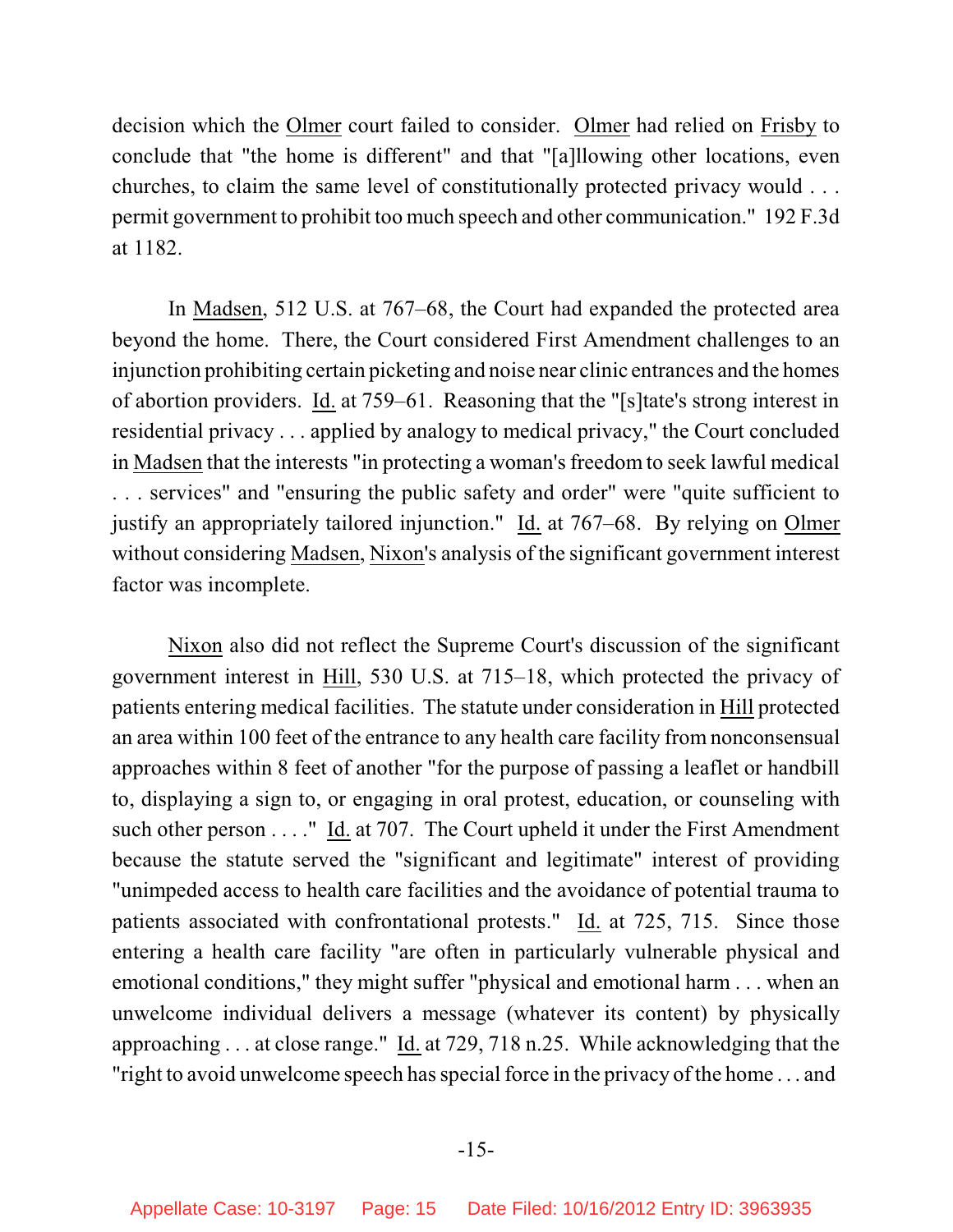its immediate surroundings," id. at 717 (citing Frisby, 487 U.S. at 485), the Court decided that it "can also be protected in confrontational settings." Id.

In considering Manchester's ordinance, the district court relied in part on Nixon's conclusion that the government could not show a significant interest in protecting the privacy of individuals outside the home. That reasoning does not withstand scrutiny, however, given the developments in Supreme Court jurisprudence subsequent to Frisby. While the government's interest in protecting an individual's privacy may have "special force" in the context of an individual residence, Hill, 530 U.S. at 717, it is not limited to such settings. The government can show such an interest "in confrontational settings," id., and in certain instances when the "offensive speech . . . is so intrusive that the unwilling audience cannot avoid it." Id. at 716 (citing Frisby, 487 U.S. at 487). We therefore overrule the rulings in Nixon and Olmer which limited the government's interest in protecting unwilling listeners to residential settings. See Cottier v. City of Martin, 604 F.3d 553, 556 (8th Cir. 2010) (en banc) ("When sitting en banc, the court has authority to overrule a prior panel opinion, whether in the same case or in a different case.").

We conclude that mourners attending a funeral or burial share a privacy interest analogous to those which the Supreme Court has recognized for individuals in their homes, Frisby, 487 U.S. at 484–85, and for patients entering a medical facility, Hill, 530 U.S. at 717; Madsen, 512 U.S. at 767–68. Mourners have a similarly "significant and legitimate" interest in avoiding "potential trauma" when attending a funeral or burial. Hill, 530 U.S. at 725, 715. A government can restrict residential picketing without offending the First Amendment because it leaves homeowners "with no ready means of avoiding the unwanted speech." Frisby, 487 U.S. at 487. Mourners are similarly situated because they must also be in a certain place at a certain time to participate in a funeral or burial and are therefore unable to avoid unwelcome speech at that place and time. A significant governmental interest exists in protecting their privacy because mourners are in a vulnerable emotional condition and in need of "unimpeded access" to a funeral or burial, quite like the patients entering medical facilities protected in Hill, 530 U.S. at 715, 729.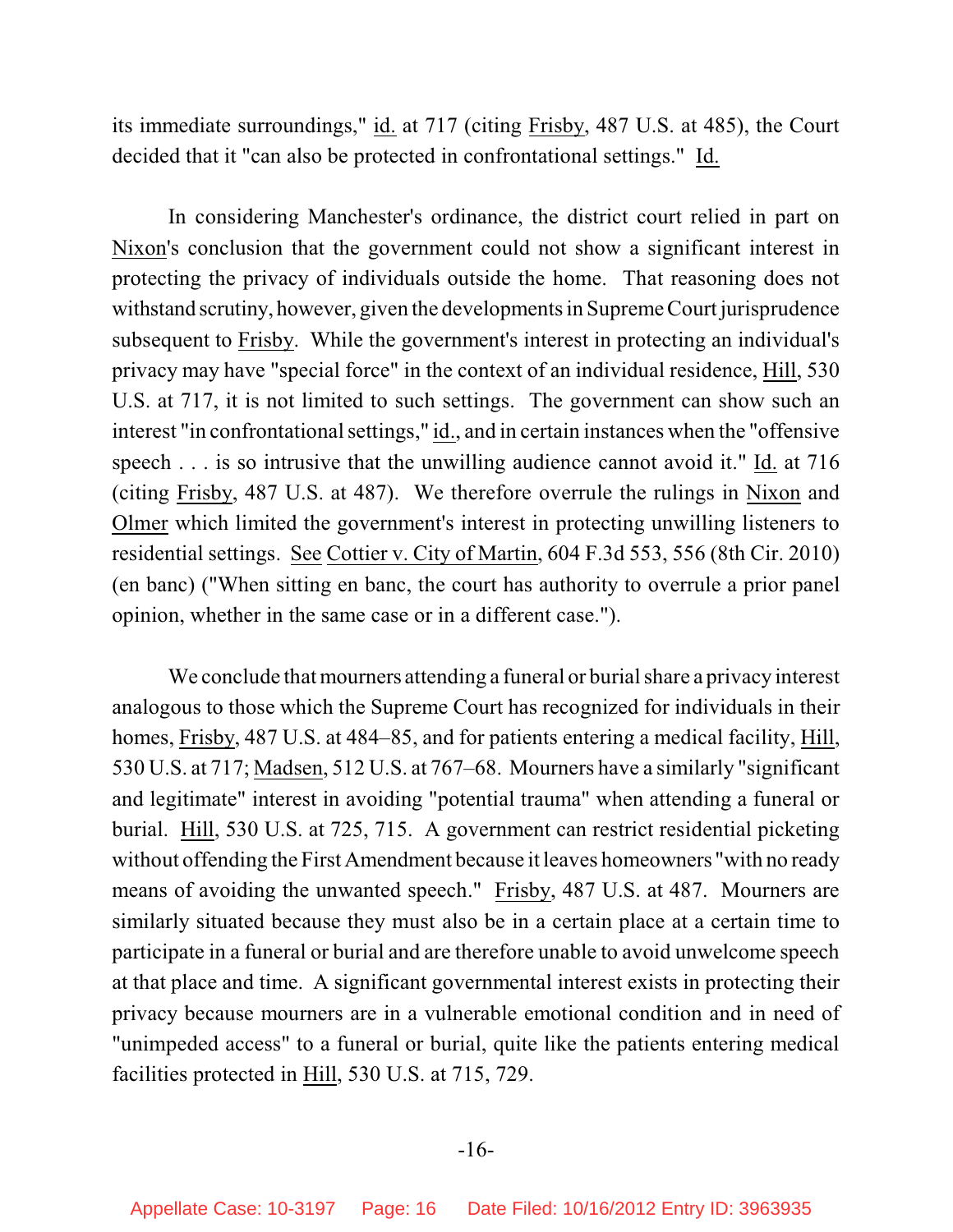The social and cultural significance of funerals and burial rites was recognized by the Supreme Court in National Archives & Records Administration v. Favish, 541 U.S. 157, 167–68 (2004). As the Court explained in Favish,

[f]amily members have a personal stake in honoring and mourning their dead and objecting to unwarranted public exploitation that, by intruding upon their own grief, tends to degrade the rites and respect they seek to accord to the deceased person who was once their own.

Id. at 168. By preventing the release of photographs of the deceased under the Freedom of Information Act, the government was protecting the "privacy of the living" in Favish and preventing "a violation of their own rights in the character and memory of the deceased." Id. at 168–69 (citation omitted). Manchester's ordinance similarly reflects a common interest which outweighs any absolute right to picket at funerals and burials without any type of limitation.

Here, Manchester has shown that it has a significant interest in protecting the privacy of funeral attendees. Although the Court chose not to treat the plaintiff in Snyder as "a member of a captive audience at his son's funeral," 131 S. Ct. at 1219–20, in this facial challenge we do not look to one particular set of circumstances. We rather ask if there exist any set of plausible circumstances in which Manchester's ordinance may be constitutionally applied and whether the ordinance has a plainly legitimate sweep. The facts in Snyder differ considerably from those covered by this ordinance which does not restrict funeral processions, for example. It was the funeral procession in Snyder which came within 200 to 300 feet of the picketers. Id. at 1213.

Manchester's ordinance also advances a significant government interest because it solely focuses on the event of a funeral or burial ceremony. That fact is critical. If speech is distasteful to an individual, the "burden normally falls upon the viewer to 'avoid further bombardment of [his] sensibilities simply by averting [his] eyes.'" Erznoznik, 422 U.S. at 210–11 (citation omitted) (alternation in original). If offensive picketers are at a specific location, one can generally choose to avoid them.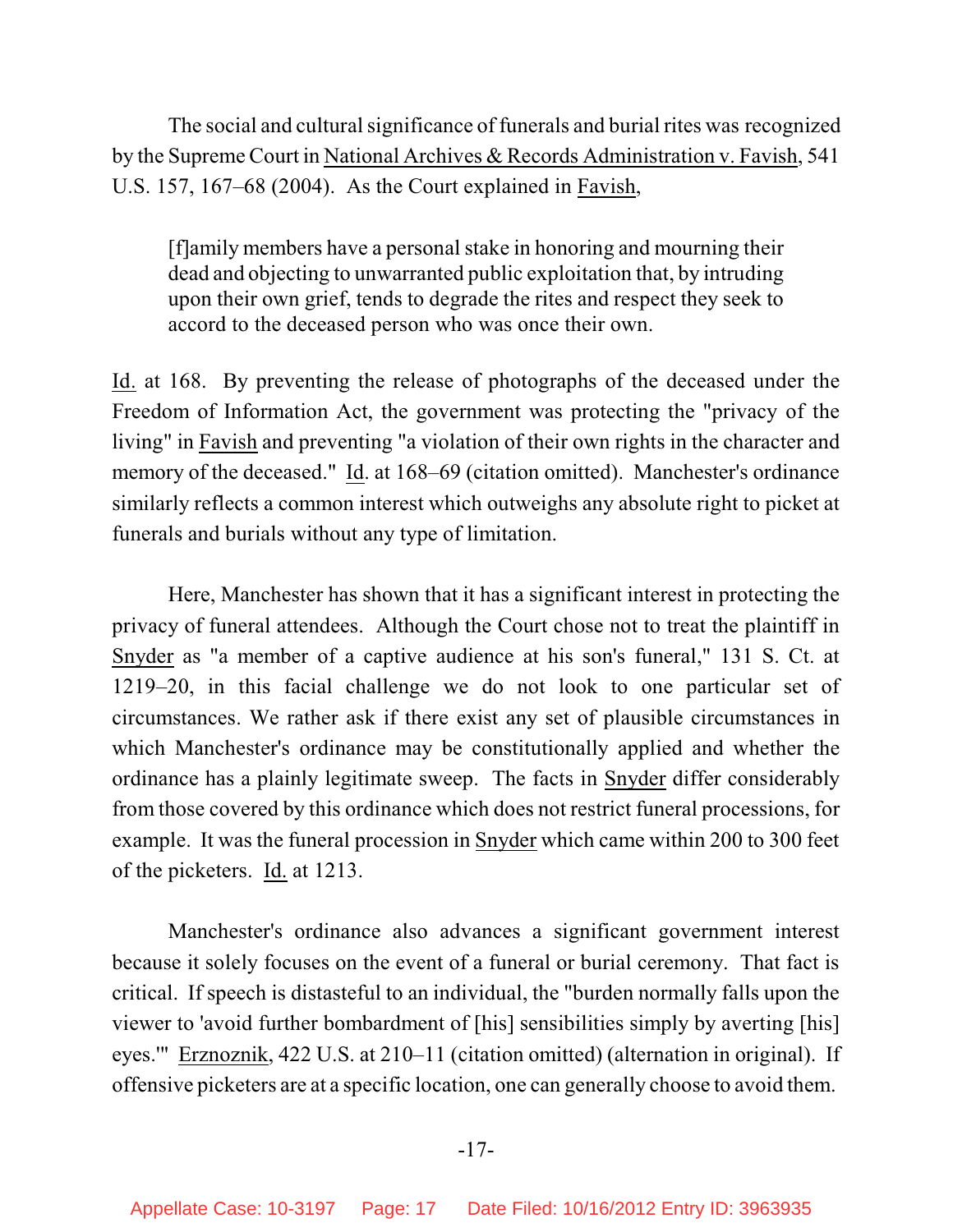Manchester's ordinance only covers the relatively short time around a funeral or burial, an event with a uniquely fixed time and location. During that window the mourners are "captive to their overwhelming human need to memorialize and grieve for their dead." Alan Brownstein & Vikram David Amar, Death, Grief, and Freedom of Speech: Does the First Amendment Permit Protection Against the Harassment and Commandeering of Funeral Mourners?, 2010 Cardozo L. Rev. De Novo 368, 374–75. It is unreasonable to expect a family or friend of the deceased to reschedule or forgo attending the funeral so as to avoid offensive picketing.

In upholding a funeral statute essentially identical to Manchester's ordinance, the Sixth Circuit also concluded that there is a significant government interest in protecting the privacy of funeral attendees. Strickland, 539 F.3d at 366. As the court reasoned there, funerals "implicate the most basic and universal human expression 'of the respect a society shows for the deceased and for the surviving family members.'" Id. (quoting Favish, 541 U.S. at 168). We agree that "[f]riends and family of the deceased should not be expected to opt-out from attending their loved one's funeral or burial service" to avoid unwelcome and unwanted speech. Id. at 366.

We conclude that Manchester has shown a significant government interest in protecting the peace and privacy of funeral attendees for a short time and in a limited space so that they may express the "respect they seek to accord to the deceased person who was once their own." Favish, 541 U.S. at 168.

C.

The Phelps-Ropers also assert that Manchester's ordinance is not narrowly tailored and does not permit ample alternative channels for their means of communication. Although a valid time, place, or manner regulation "need not be the least restrictive or least intrusive" means of serving the government's interest, it may not restrict "substantially more speech than is necessary." Ward, 491 U.S. at 798–99. Whether an ordinance is narrowly tailored or not depends on what it seeks to regulate. See id.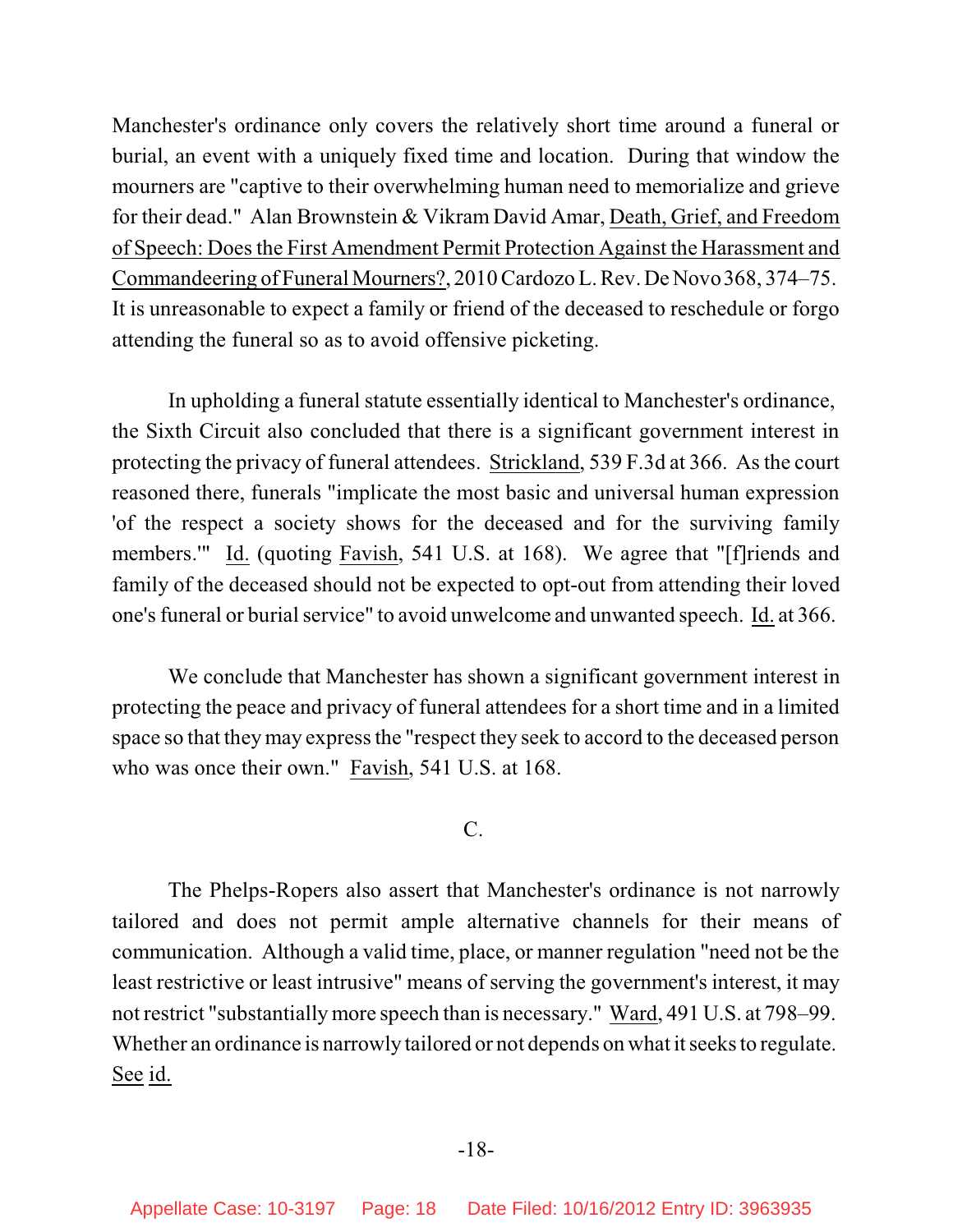Manchester's ordinance limits picketing and "other protest activities" which are defined as "any action that is disruptive or undertaken to disrupt or disturb a funeral or burial service." That same language in the Ohio statute was examined in Strickland, where the Sixth Circuit commented on its limited nature. 539 F.3d at 367–68. It interpreted this language as restricting "picketing or other protest activities that are directed at a funeral or burial service." Id. at 368 (emphasis supplied). The court compared the statutory language using the singular form of a "funeral or burial service" to similar wording in Frisby, which had used the "singular form to designate the place from which picketing was proscribed" (a particular residence). Id. (citing Frisby, 487 U.S. at 482). We agree that Manchester's ordinance is fairly construed not to apply to picketing or other protest activities which may unwittingly occur within the 300 foot buffer zone during the time restrictions in the ordinance.

We conclude that Manchester's amended ordinance is narrowly tailored because it places very few limitations on picketers and the city's significant interest in protecting the privacy of funeral attendees justifies the 300 foot restriction for a specific limited time and a short duration. The Supreme Court judged a 500 foot restriction on congregating outside foreign embassies to be narrowly tailored to protect security interests, Boos v. Barry, 485 U.S. 312, 329–32 (1988), as well as a 100 foot zone around health care facilities to protect patients from interference with their privacy, Hill, 530 U.S. at 726, and the area "before or about" a home to protect residential privacy. Frisby, 487 U.S. at 485–88. Manchester's amended ordinance eliminated any restrictions on processions. It was narrowed to eliminate restrictions on any such floating zones, and it now only places limitations within 300 feet of a funeral or burial. Picketers can still reasonably communicate their message to funeral attendees and others. Other than the narrow time and place restrictions in the ordinance, no limit is placed "on the number of speakers or the noise level, including the use of amplification equipment" or "on the number, size, text, or images of placards." Strickland, 539 F.3d at 371.

To be sure, in Kirkeby, 92 F.3d at 660–61, we stated that an ordinance banning targeted picketing within 200 feet of the homes of abortion providers would likely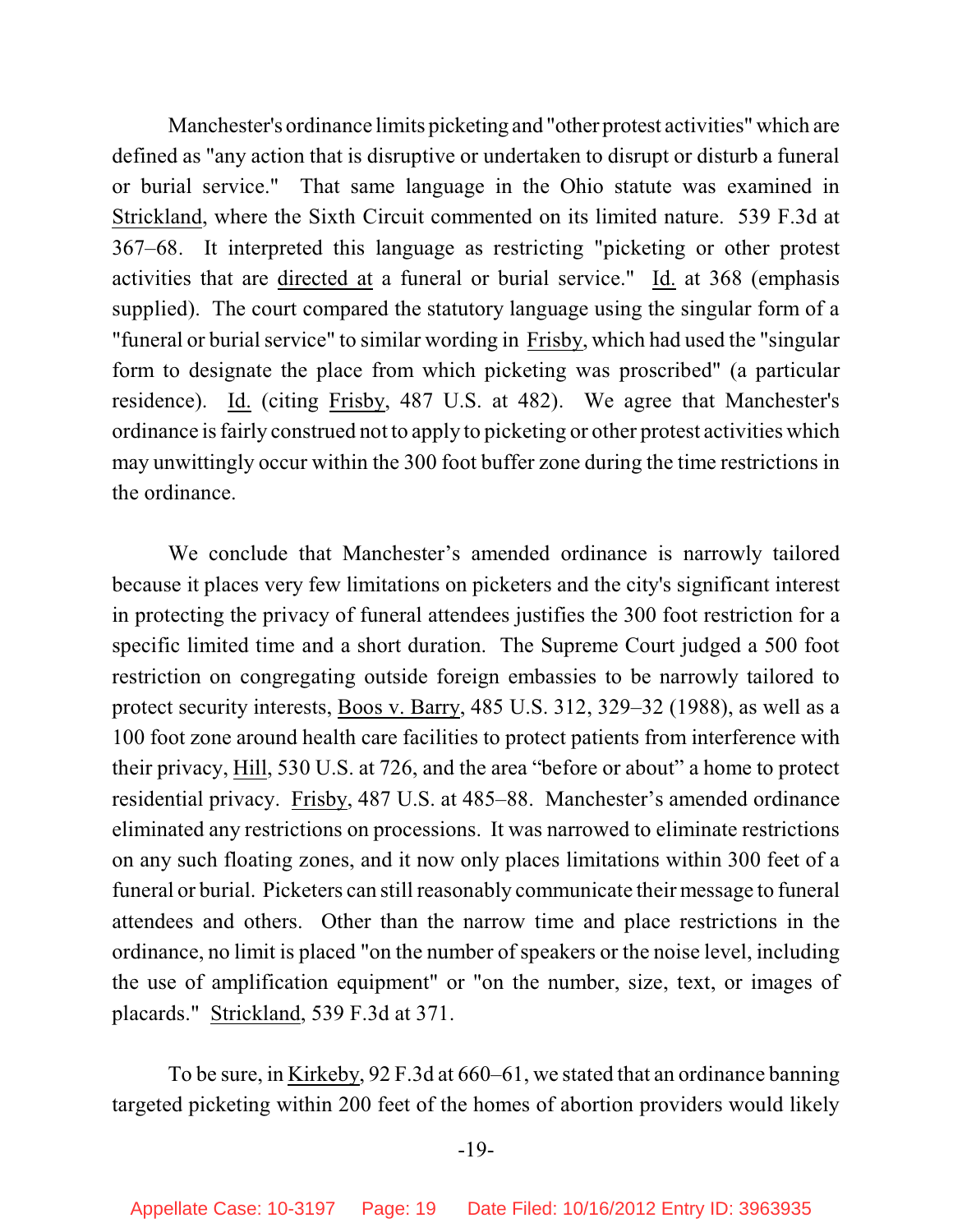restrict "more speech than necessary." That conclusion was based in large part on Madsen, 512 U.S. at 774–75, where the Supreme Court had found a 300 foot residential buffer zone unconstitutional, but the buffer zones examined in Kirkeby and Madsen had no limits on duration. Manchester's ordinance, by contrast, only limits picketing at the time of a funeral or burial service and for one hour before and after. The "size of a buffer zone necessary to protect the privacy of an entire funeral gathering can be expected to be larger than that necessary to protect the privacy of a single residence [like in Kirkeby and Madsen]." Strickland, 539 F.3d at 371.

Manchester's ordinance is also distinct from most buffer zone cases in that it protects events, not locations. See Brownstein & Amar, 2010 Cardozo L. Rev. De Novo at 374–75; cf. Hill, 530 U.S. at 707 n.1; Madsen, 512 U.S. at 759. A law barring picketing within 300 feet of a clinic closes an area of the city from protest activities without limitation in time. By contrast, Manchester's ordinance only restricts protests for a relatively short period, tailored to encompass a mourner's time of highest emotional vulnerability and no longer. Protesters are free to picket throughout the area for most of the day. Where the restriction on speech is relatively brief in time, it is not unreasonable to increase the range of a buffer zone without significantly burdening protesters's opportunity to convey their message. See Strickland, 539 F.3d at 371.

The narrow tailoring of Manchester's ordinance becomes even clearer upon examination of the closely related question of whether it leaves open "ample alternative channels" for speakers to disseminate their message. Manchester does not restrict individuals from publicizing their views. Like the protesters in Frisby, individuals "may go door-to-door to proselytize their views,""may distribute literature . . . through the mails," and "may contact residents by telephone." 487 U.S. at 483–84 (citation omitted). Dissemination of a message by letters to the editor or the internet is also possible. A picketer's speech is not restricted in its content and may be freely expressed anywhere in the city except during a short period immediately surrounding a funeral service. Otherwise individuals may picket in Manchester wherever and whenever they desire. Speakers retain great latitude to express any viewpoint or

#### -20-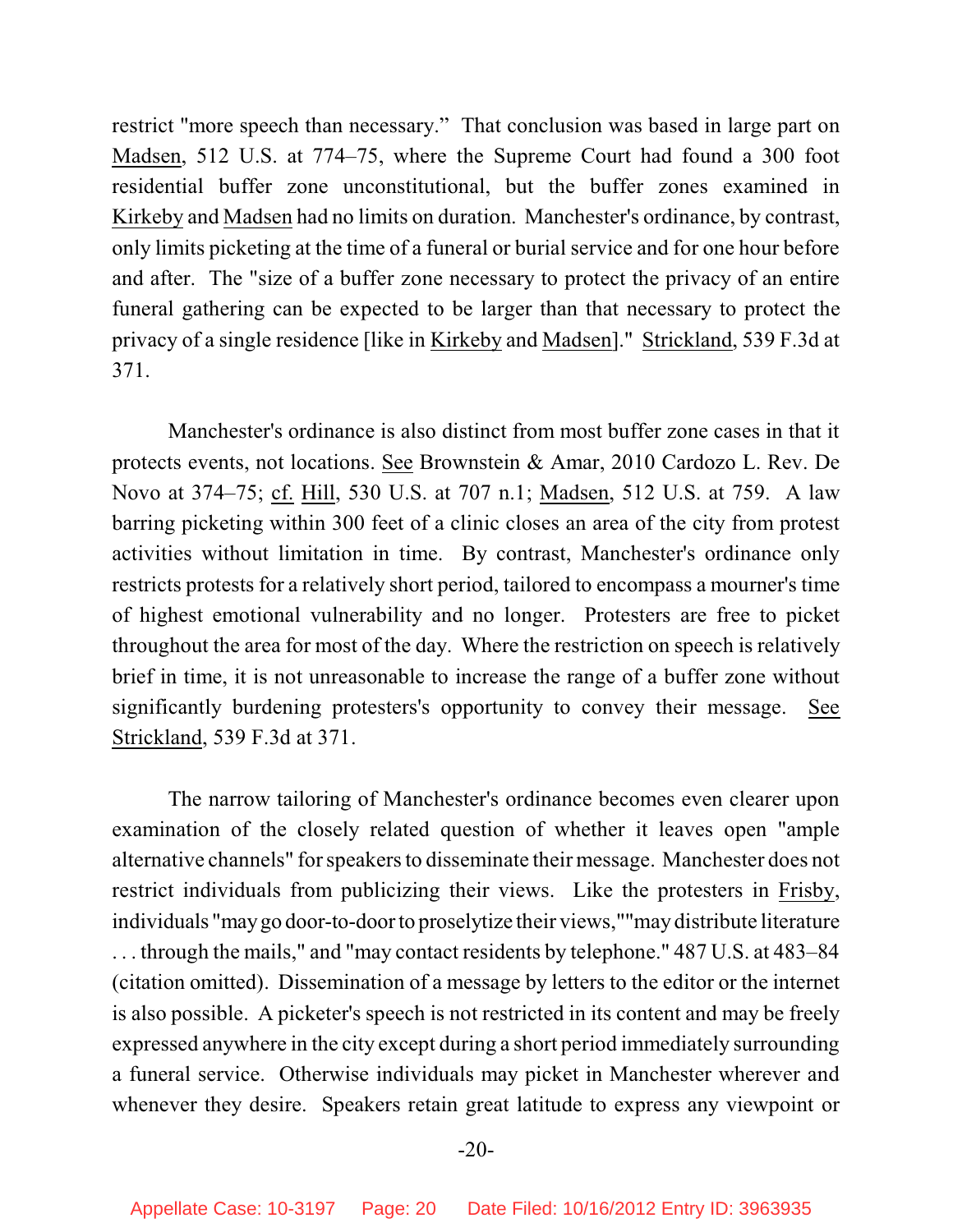discuss any topic at nearly any location and nearly any time in the city of Manchester. For these reasons, Manchester's ordinance does not restrict "substantially more speech than is necessary." Ward, 491 U.S. at 799.

We conclude that Manchester's ordinance is narrowly tailored and leaves open ample alternative channels for communication. The ordinance does not limit speakers or picketers in any manner apart from a short time and narrow space buffer zone around a funeral or burial service.

#### IV.

The rights of speakers to express their views publicly and disseminate their religious beliefs are protected by the First Amendment. The Supreme Court has also recognized the rights of mourners not to be "intrud[ed] upon [during] their . . . grief," Favish, 541 U.S. at 168, as well as the rights of persons in "vulnerable physical and emotional conditions." Hill, 530 U.S. at 729. Given the competing interests identified in this case, the court is called upon to consider an "acceptable balance between the constitutionally protected rights of law-abiding speakers and the interests of unwilling listeners." Id. at 714.

We conclude that the Phelps-Ropers have not shown in their facial challenge to Manchester's amended ordinance that the city has imposed unconstitutional limits on the time, place, and manner of their picketing. Manchester only limits picketing and other protest activities within 300 feet of a funeral or burial service while it is occurring and for one hour before and after, and it survives First Amendment scrutiny because it serves a significant government interest, it is narrowly tailored, and it leaves open ample alternative channels for communication.

Having concluded that the Phelps-Ropers have not shown that Manchester's amended ordinance violates the Constitution, we reverse the decision of the district court, vacate its injunction as well as its award of nominal damages, and remand for entry of judgment in favor of the city of Manchester.

# -21-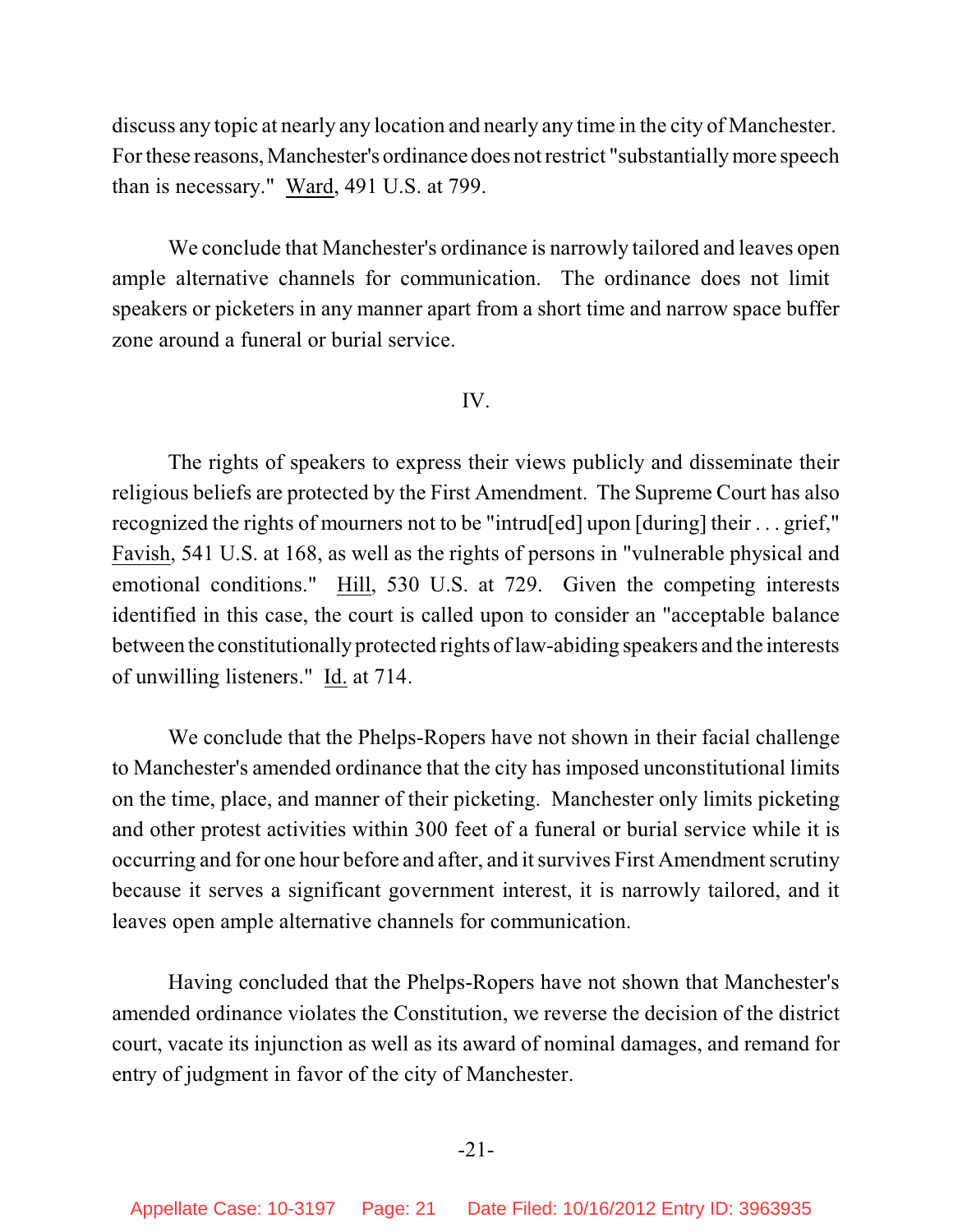# APPENDIX

Manchester Code § 210.264, as amended on October 19, 2009:

# Funeral Protests Prohibited, When – Citation of Law – Definition

A. Every citizen may freely speak, write and publish the person's sentiments on all subjects, being responsible for the abuse of the right, but no person shall picket or engage in other protest activities, nor shall any association or corporation cause picketing or other protest activities to occur within three hundred (300) feet of any residence, cemetery, funeral home, church, synagogue, or other establishment during or within one (1) hour before or one (1) hour after the conducting of any actual funeral or burial service at that place.

B. As used in this Section, "other protest activities" means any action that is disruptive or undertaken to disrupt or disturb a funeral or burial service.

C. As used in this Section, "funeral" and "burial service" mean the ceremonies and memorial services held in conjunction with the burial or cremation of the dead, but this Section does not apply to processions while they are in transit beyond any three hundred (300) foot zone that is established under Subsection (A) above.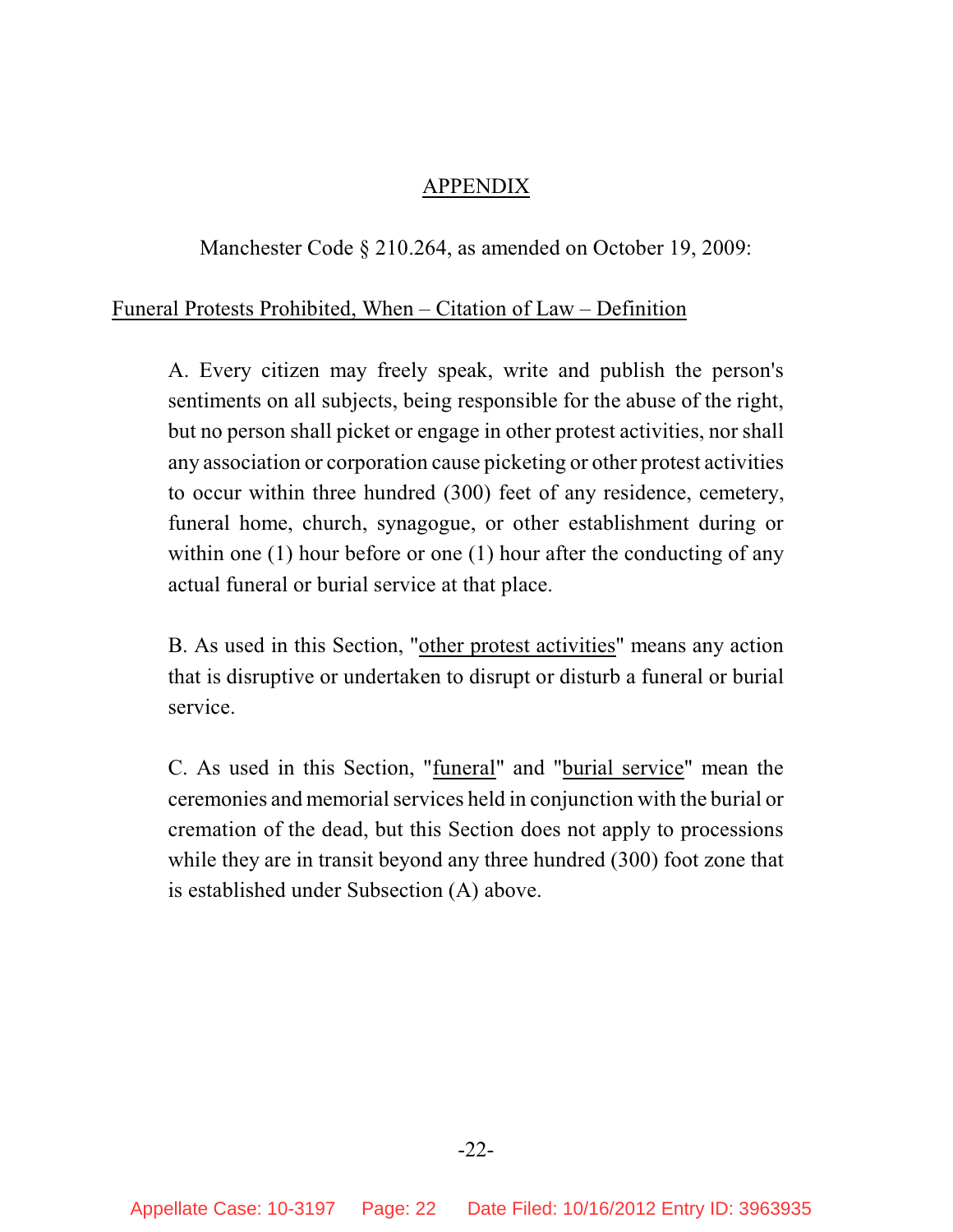SMITH, Circuit Judge, concurring.

I concur in the majority's holdings that (1) the Phelps-Ropers have standing to challenge the current ordinance, *supra* Part II.B.; (2) "[t]he Phelps-Roper challenges to the two earlier versions of the ordinance are moot," *supra* Part II.B.; (3) "Manchester's ordinance is content neutral," *supra* Part Part II.C.; and (4) "intermediate scrutiny is the appropriate standard for examination of the First Amendment issues raised here," *supra* Part II.C. I also concur in the court's holding that Manchester's ordinance is a constitutionally valid time, place, and manner regulation. *Supra* Part III. I write separately to express concern about the extension of the unique protection afforded the sanctuary of the home to funerals and burials. Manchester states a "significant" interest, but the question is close and the grade on this slope should not be seen as having been greased.

"A content-neutral time, place and manner regulation may be imposed in a public forum if it: (1) serves a significant government interest; (2) is narrowly tailored; and (3) leaves open ample alternative channels of communication." *Nixon*, 545 F.3d at 691 (citing *Ward*, 491 U.S. at 791; *Veneklase v. City of Fargo*, 248 F.3d 738, 744 (8th Cir.2001) (en banc)).

In its opening brief, Manchester asserts a "significant interest in protecting its citizens from the *psychological* harm that results from outside interference in the grieving process." (Emphasis added.) It later states that "[t]he death of a loved one places great strains on the bereaved, affecting their emotions, often their finances, and even their *physical* health." (Emphasis added.) In its reply brief, Manchester contends that "[t]he driving force behind [its] ordinance is the need to protect the dignity that is inherent in funerals in our society, a dignity which inures to the physical *and* psychological benefit of the family of the deceased." (Emphasis added.)

In *Madsen*, the Supreme Court found a "combination of . . . governmental interests" that justified the injunction prohibiting certain picketing and noise near

## -23-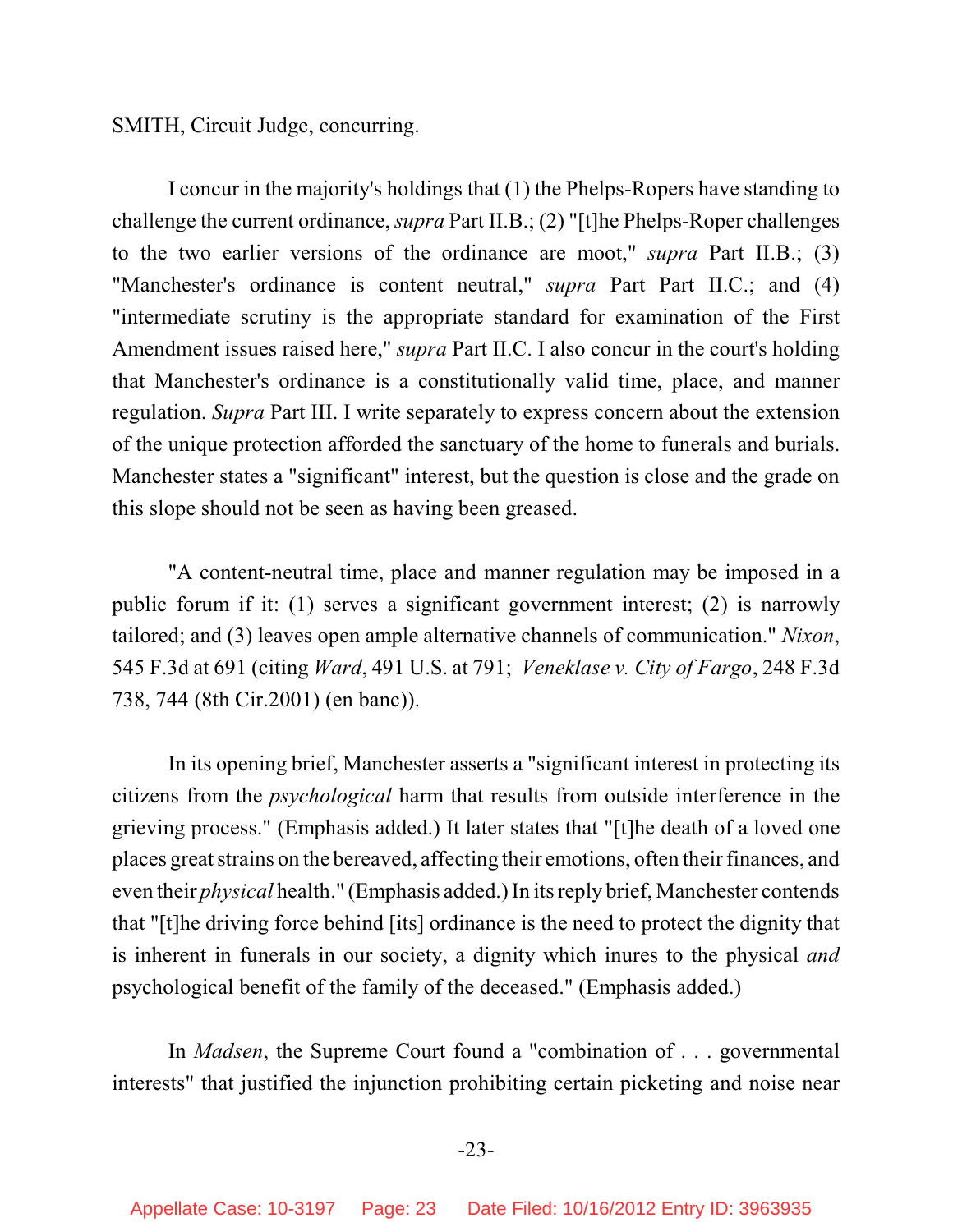abortion clinics. 512 U.S. at 768. These interests included "a strong interest in protecting a woman's freedom to seek lawful medical or counseling services in connection with her pregnancy"; "a strong interest in ensuring the public safety and order, in promoting the free flow of traffic on public streets and sidewalks, and in protecting the property rights of all its citizens"; and a "strong interest in residential privacy, acknowledged in *Frisby* . . . , applied by analogy to medical privacy." *Id*. at 767–68. The Supreme Court indicated that it was a combination of both potential psychological *and* physical harm that defined the significant government interest. *See id*. at 768. Specifically, the Court agreed that "while targeted picketing of the home threatens the psychological well-being of the 'captive' resident, targeted picketing of a hospital or clinic threatens not only the psychological, *but also the physical*, well-being of the patient held 'captive' by medical circumstance." *Id*. (emphasis added).

And, the *Hill* Court, in clarifying that it was not determining "whether there is a 'right' to avoid unwelcome expression," explained that

[t]he purpose of the Colorado statute *is not to protect a potential listener from hearing a particular message*. It is to protect those who seek medical treatment from the *potential physical and emotional harm* suffered when an unwelcome individual delivers a message (whatever its content) by *physically approaching* an individual at *close range*, *i.e.*, within eight feet. In *offering protection from that harm*, while maintaining free access to health clinics, the State pursues interests constitutionally distinct from the freedom from unpopular speech to which Justice KENNEDY refers.

530 U.S. at 718 n.25 (emphases added). Thus, *Hill* clarifies that the valid governmental purpose in *Hill* was not "protect[ing] a potential listener from hearing a particular message"; instead, the valid governmental purpose was in the *joint interests* of protecting persons "from the potential physical *and* emotional harm suffered when an unwelcome individual delivers a message . . . by *physically approaching* an individual at *close range*." *Id*. (emphasis added).